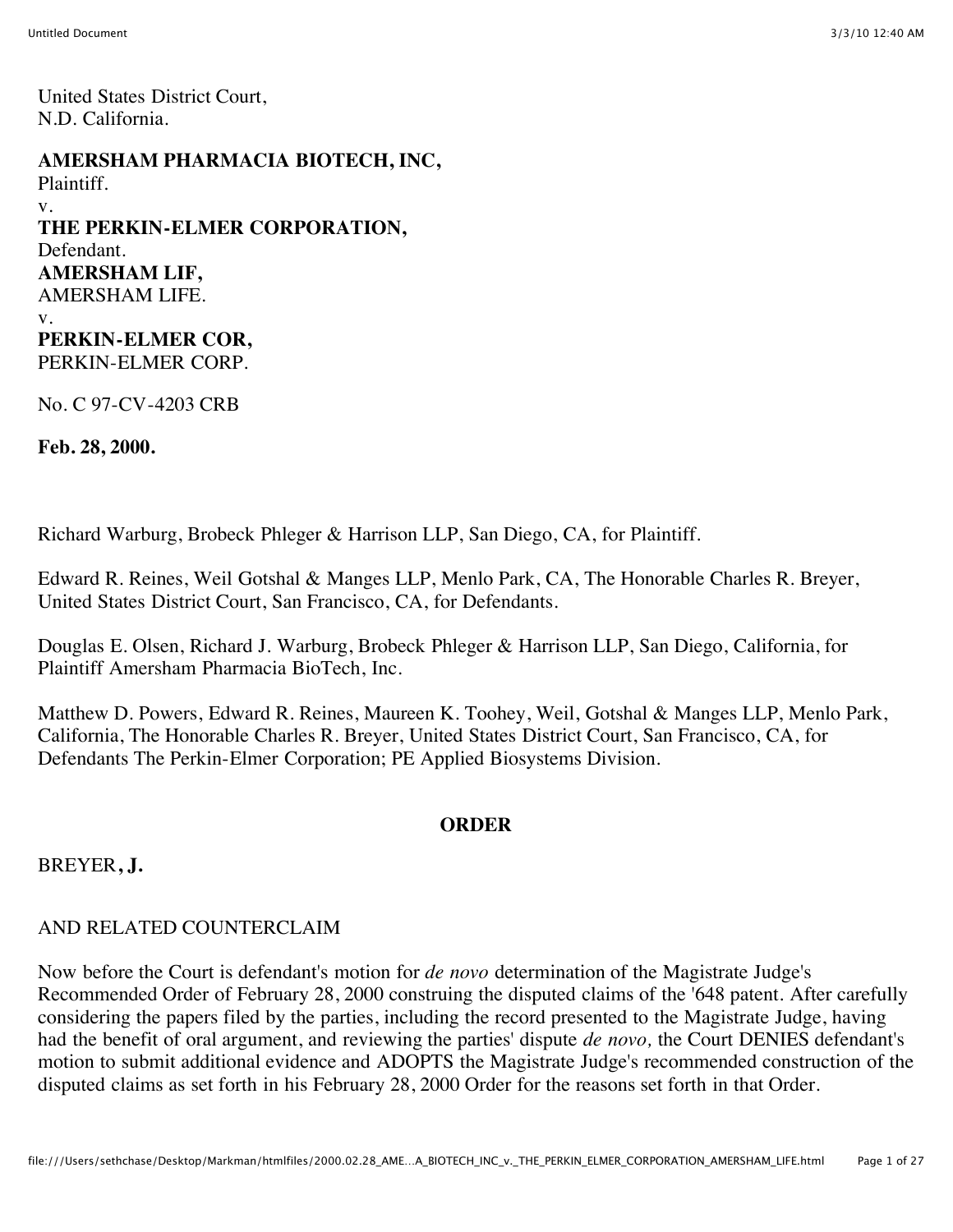With respect to the dispute as to the meaning of the preamble, and, in particular, whether "[a] method of identification and detection of nucleic acids in a multi-nucleic acid mixture" requires the identification of the nucleic acids to take place *while* the nucleic acids are *in* a "multi-nucleic acid mixture," the Court makes the following additional comments.

First, the phrase at issue is ambiguous. The word "in" may modify "identification and detection" as defendant urges, or it may modify "nucleic acids" so that the language means that the method (of identification and detection) is applied to the nucleic acids *that are found in a multi-nucleic acid mixture.*

Second, the latter interpretation, the one adopted by the Court, is consistent with the language of the claims and the specification.

Third, the fact that the specification describes DNA sequencing as the "best mode" of the invention does not as a matter of law compel the interpretation urged by plaintiff. The claims of a patent, properly construed, may in some circumstances exclude the preferred embodiment disclosed in the specification. In this case, however, the Court concludes that the weight of the intrinsic and extrinsic evidence compels the conclusion that the preamble language does indeed encompass DNA sequencing, the preferred embodiment.

Fourth, the "restriction requirement" imposed by the Examiner during the initial stages of the prosecution of the parent '924 application are not "legally irrelevant." The Court has considered the requirement, and the fact that it supports defendant's interpretation of the preamble, in construing the meaning of the preamble. The Court concludes, however, that the restriction when considered in context, together with the other evidence identified by defendant, do not overcome the evidence demonstrating that the preamble encompasses DNA sequencing.

IT IS SO ORDERED.

# **\* \* CERTIFICATE OF SERVICE \* \***

I, the undersigned, hereby certify that I am an employee in the Office of the Clerk, U.S. District Court, Northern District of California.

That on May 19, 2000, I SERVED a true and correct copy(ies) of the attached, by placing said copy(ies) in a postage paid envelope addressed to the person(s) hereinafter listed, by depositing said envelope in the U.S. Mail, or by placing said copy(ies) into an inter-office delivery receptacle located in the Clerk's office.

Bernard F. Rose, Esq.

Lyon & Lyon LLP

333 West San Carlos St

Ste 800

San Jose, CA 95110

Robert W. Dickerson, Esq.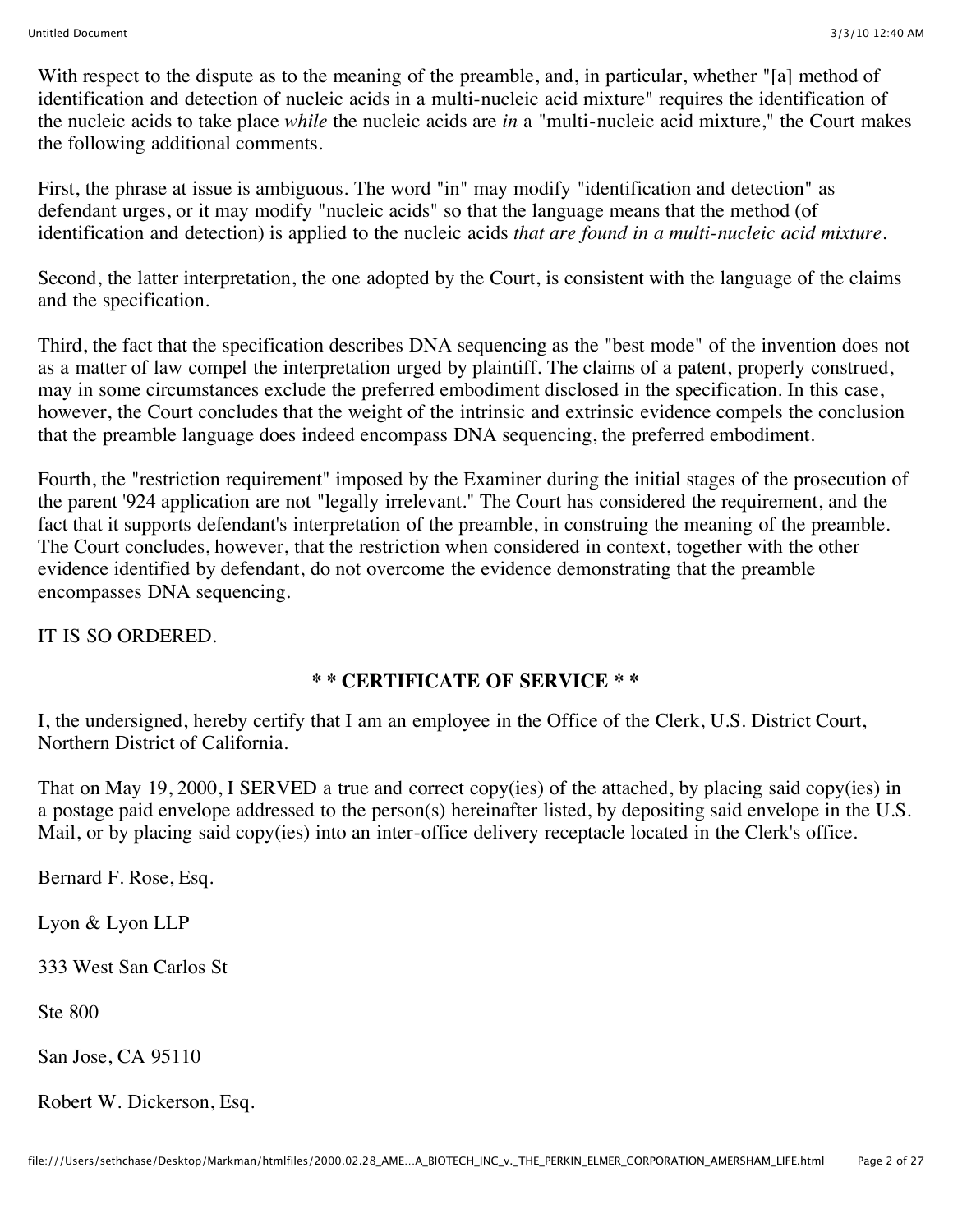Lyon & Lyon

633 W Fifth St 47th Flr

Los Angeles, CA 90017

Richard Warburg, Esq.

Brobeck Phleger & Harrison LLP

12390 El Camino Real

San Diego, CA 92130

Douglas E. Olson, Esq.

Brobeck Phleger & Harrison LLP

12390 El Camino Real

San Diego, CA 92130

Jeffrey W. Guise, Esq.

Brobeck Phleger & Harrison LLP

12390 El Camino Real

San Diego, CA 92130

John E. Peterson, Esq.

Brobeck Phleger & Harrison LLP

12390 El Camino Real

San Diego, CA 92130

Vicki G. Norton, Esq.

Lyon & Lyon LLP

4225 Executive Sq

Ste 800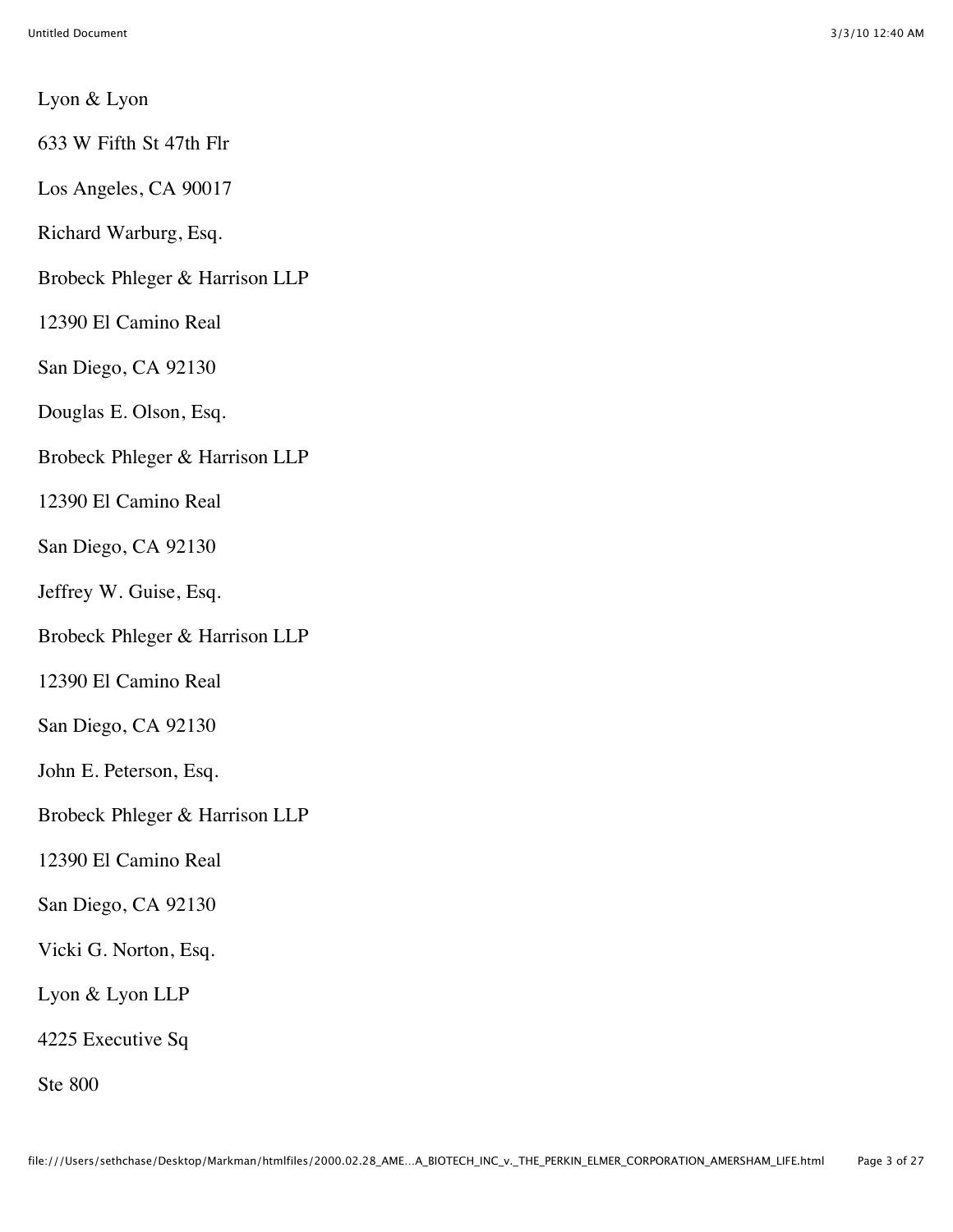La Jolla, CA 92037

Gary H. Silverstein, Esq.

Lyon & Lyon LLP

4225 Executive Sq

Ste 800

La Jolla, CA 92037

Edward R. Reines, Esq.

Weil Gotshal & Manges LLP

2882 Sand Hill Rd Ste 280

Menlo Park, CA 94025

Matthew D. Powers, Esq.

Weil Gotshal & Manges LLP

2882 Sand Hill Rd Ste 280

Menlo Park, CA 94025

## **ORDER CORRECTING TYPOGRAPHICAL ERROR IN MAGISTRATE JUDGE'S RECOMMENDED ORDER RE: CLAIM CONSTRUCTION OF** U.S. PATENT NO. 5,688,648

INFANTE**, Magistrate J.**

### **(**RULE 72(b), F.R.Civ.P**.)**

On February 28, 2000, the Court issued the Magistrate Judge's Recommended Order Re: Claim Construction of U.S. Patent No. 5,688,648 (Rule 72(b), F.R.Civ.P.). A typographical error was made at page 29, lines 8-9. Rule 60 of the Federal Rules of Civil Procedure provides in relevant part:

(a) Clerical Mistakes. Clerical mistakes in judgments, orders or other parts of the record and errors therein arising from oversight or omission may be corrected by the court at any time of its own initiative or on the motion of any party and after such notice, if any, as the court orders.

Rule 60(a) Fed. R. Civ. P.

Pursuant to Rule 60, the Court hereby corrects the typographical error, leaving the holding and reasoning of the Recommended Order unchanged by this clerical correction.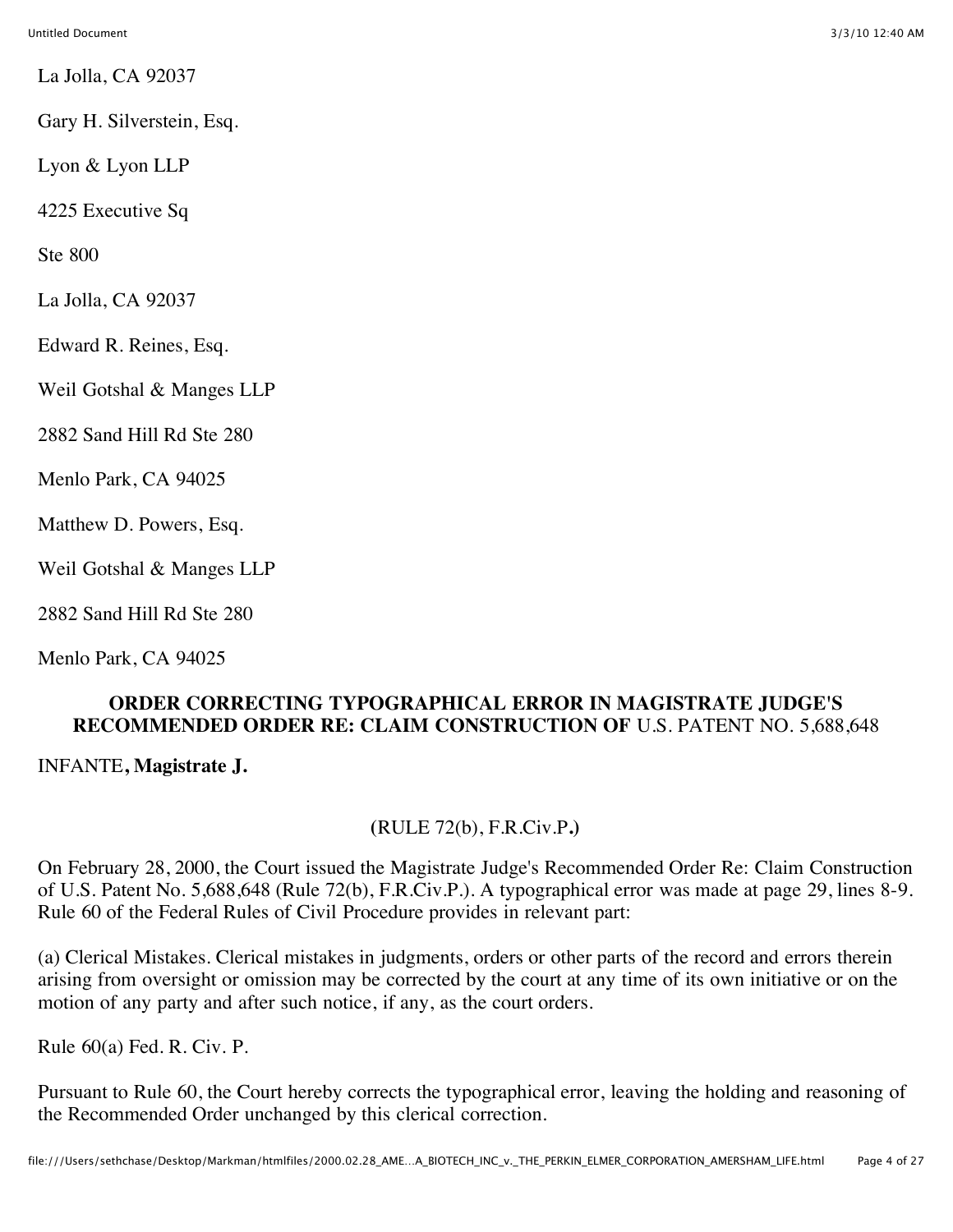The sentence currently reads:

This particular example described in the specification should be read as a claim limitation to polymers or to a nucleic acid.

The corrected sentence shall now read as follows:

This particular example described in the specification should *not* be read as a claim limitation to polymers or to a nucleic acid.

The Recommended Order is hereby amended as set forth above.

IT IS SO ORDERED.

### **MAGISTRATE JUDGE'S RECOMMENDED ORDER RE: CLAIM CONSTRUCTION OF** U.S. PATENT NO. 5,688,648

## **(**Rule 72(b), F.R.Civ.P**.)** FN1

FN1. A recommended order is not suitable for publication.

## **I. INTRODUCTION**

Pending before the Court is the construction of U.S. Patent No. 5,688,648 ("the '648 patent"). Following a full briefing of the claim construction issues by the parties, the Court conducted a *Markman* hearing in this matter on December 10, 1999. Each side presented the Court with an explanation of their respective claim constructions, followed by testimony from one inventor and four expert witnesses, and the submission of exhibits into evidence. FN2 In lieu of extended oral argument, the parties each submitted a supplemental brief on January 10, 2000, summarizing their arguments and the evidence supporting their positions. Having reviewed and considered all of the above, the Court now construes the disputed patent claim terms as follows.

FN2. The '648 patent came into evidence during the hearing as Exhibit 31. For purposes of this Order, the Court will cite to the '648 patent as "Patent, Col. (Column): (lines). Unless otherwise indicated, references to "Ex(s) at \_\_" refer to document(s) entered into evidence during the hearing, by page number and by lines, or by paragraph, as appropriate. Citations to the hearing transcript are TR (at page):(lines). A deposition transcript will be cited by deponent, Dep.(Vol), at (page): (lines).

### **II. BACKGROUND**

### **A. The Litigation**

In its complaint for infringement, Amersham Pharmacia Biotech, Inc. ("Amersham") alleges it is the exclusive licensee to the '648 patent, issued on November 18, 1997, relating to a method of identification and detection of nucleic acids by using energy transfer coupled dyes as labels. It accuses Perkin-Elmer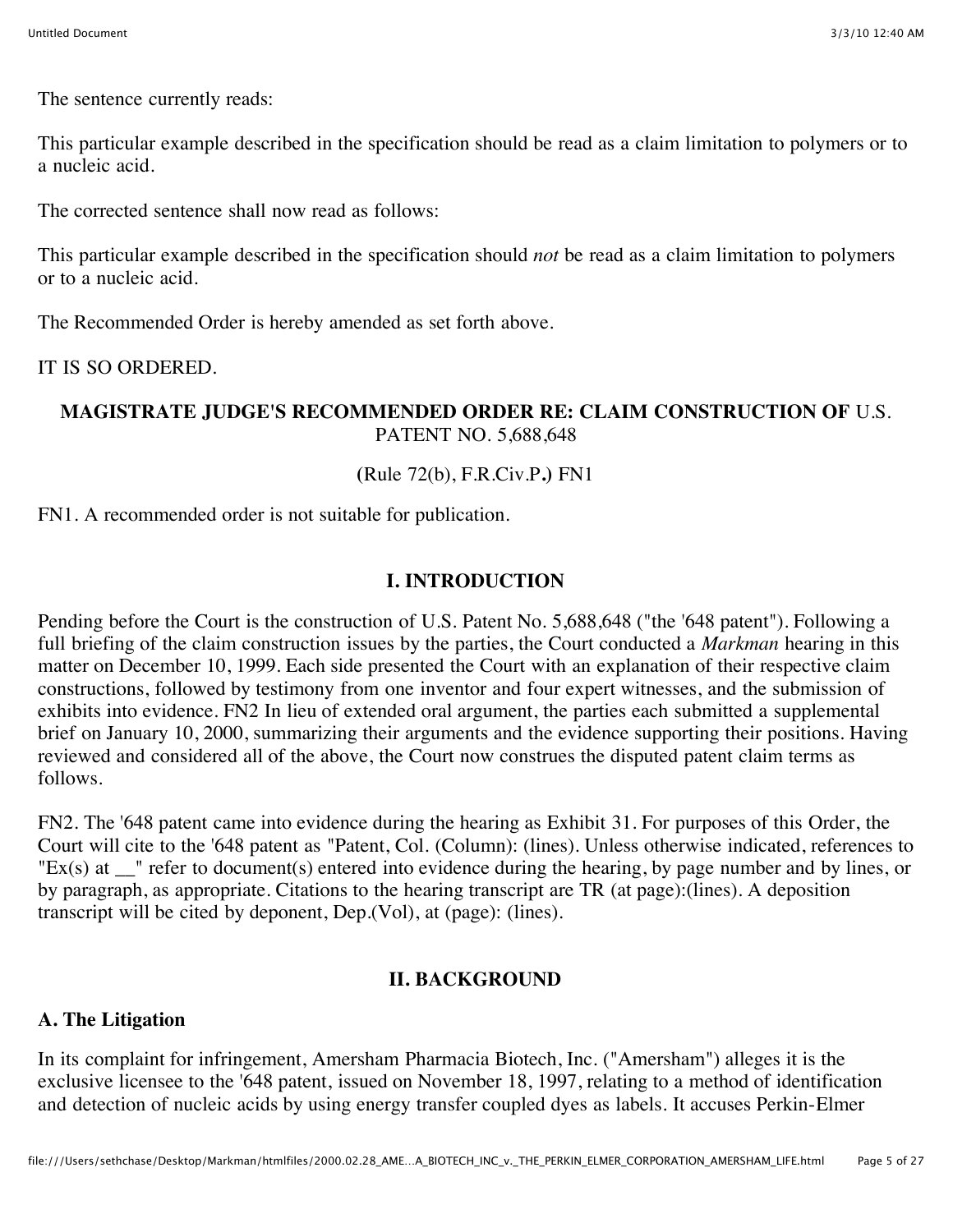Corporation ("Perkin-Elmer") of infringing its '648 patent by manufacturing and selling energy transfer dye products, including the ABI PRISM BigDye Primer Cycle Sequencing Ready Reaction Kit, and by using such products in sequencing methods covered by the '648 patent. The parties' central dispute during the claim construction phase has been whether the '648 patent claims encompass DNA sequencing processes.

# **B.** The '648 Patent

The '648 patent is a fruit of the work of scientists at the University of California, Berkeley, with fluorescent tags to develop an improved method of identifying and quantifying components in a mixture. The inventors are Richard A. Mathies, Alexander Glazer and Jingyue Ju. The '648 patent specification describes compositions and methods for analyzing a mixture by means of labels using energy transfer coupled dyes, that is, fluorescent labels that absorb light at substantially the same wavelength and emit light at different wavelengths. These labels are comprised of (usually) two different fluorescent dyes (fluorophores) referred to as the donor and the acceptor, linked by a backbone chain to which the fluorophores are covalently bonded. FN3 The donor fluorophore is so named because it transfers the excitation energy it absorbs from a single light source of narrow bandwidth (particularly a laser) to the acceptor fluorophore. The acceptor fluorophore is able to absorb this energy because it is maintained in close proximity and in the proper orientation by the backbone chain. The acceptor emits this transferred energy at a different wavelength, which can be detected. The specification defines the range of "energy transfer" to be the transfer of from 20% to 100% of the energy absorbed by the donor to the acceptor. *See* Patent, Col.4:55-65; Joint Claim Construction Statement for U.S. Patent No. 5,688,468, at 1. Together, the donor fluorophore, the acceptor fluorophore, and the backbone chain, represent a single energy transfer dye. FN4

FN3. Covalence is a type of chemical bonding in which each combining atom contributes an electron to the bond; it is the typical sort of valence in organic compounds. *McMillian Dictionary of Measurement,* at 97.

FN4. The specification states that the user may employ more than a pair of absorbing molecules, for example, three or more molecules where energy is transferred from one molecule to the next at higher wavelengths, to greatly increase the difference in wavelength between absorption and observed emission. Patent, Col.3:28-34; 5:9-23.

The patent purports to provide novel fluorescent labels, combinations of fluorescent labels, and their use in separation systems involving the separation of a plurality of components. Patent, Col.2:62-64. The labels may be composed of a wide variety of fluoroescent dyes falling into different chemical classes ( id., Col.4:2-7; 4:40-54), different chains or backbones may be employed ( id., Col.3:46-53), and the distance between the fluorophores can be varied along the backbone or chain. Id., Col.3:35-59; 3:67; 4:1-2; 4:17-39; 4:66-5:8; 8:18-38.

The specification states that the labels find particular application in various separation techniques, such as electrophoresis, chromatography, or the like, where optimized spectroscopic properties, high sensitivity and comparable influence of the labels on the mobility of the components being analyzed are desired. Patent, Col.1:57-63; 4:8-16; 10:5-16. The inventors envisioned "tuning" label compositions to devise label sets, each set having distinct emission wavelengths and high emission quantum yields while retaining substantially the same excitation-light absorbance and mobility. Id., Col.4:17-39; 6:10-20; 7:56-67; 8:1-38; 10:5-16. Amersham contends that the '648 patent method has as its preferred embodiment a dramatically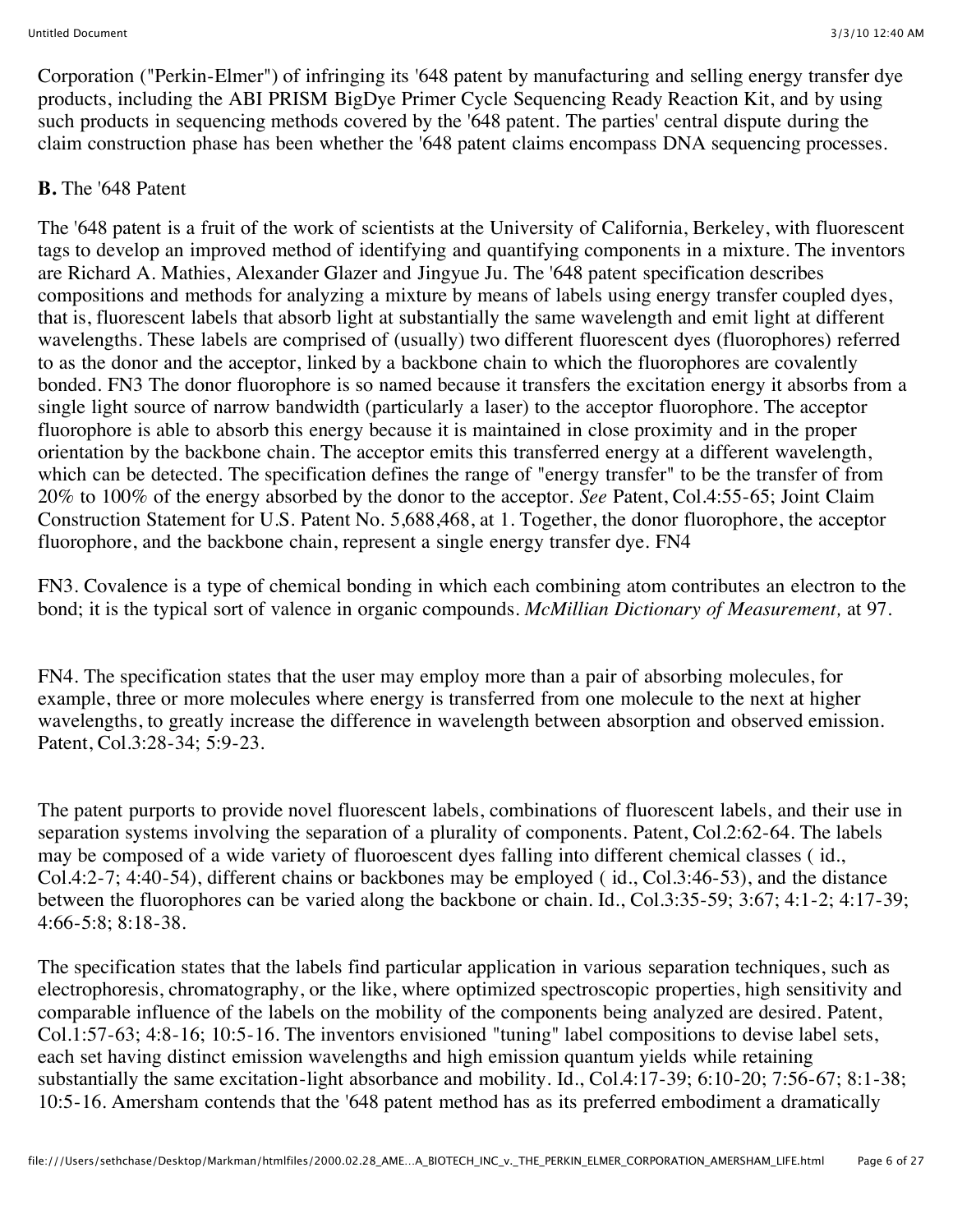improved process of DNA sequencing. Other applications for the labels are also described in the patent. FN5

FN5. The specification describes how the labels may be used in a variety of analytic contexts, for example, where different primers have been used in polymerase chain reaction ("PCR"), or in identifying isozymes, using specific antibodies, or identifying lectins using different polysaccharides. *See* Patent, Col.5:41-47; 6:1-4; 10:5-16.

The '648 patent makes three method claims and the specification includes three examples by way of illustration. The '648 patent claims the following:

1. *A method of identification and* detection of nucleic acids *in a multi-nucleic acid mixture* employing detectably different fluorescent labels to detect at least two nucleic acids of interest, wherein said labels are characterized by: (1) having a donor-acceptor fluorescent pair where said donor and said acceptor are each covalently bonded to a *backbone chain at specific locations thereon* with energy transfer from said donor to said acceptor; and (2) each of the labels absorbs at substantially the same wavelength and emits at a different wavelength;

said method comprising:

*covalently bonding different labels to different nucleic acids of said multi-nucleic mixture of [sic] form labeled nucleic acids;*

detecting each of said labeled nucleic acids by irradiating at the absorption wavelength of said donor and detecting the fluorescence of each of said labels.

2. A method according to claim 1, wherein said donor absorbs light in the wavelength range of 350-800 nm and said acceptor emits light in the wavelength range of 450-1000 nm.

3. A method according to claim 2, wherein said donor-acceptor pair are 9-phenylxanthenes.

The parties dispute the meaning of four claim terms:

1. "A method of identification and detection of nucleic acids in a multi-nucleic acid mixture";

2. "covalently bonding different labels to different nucleic acids of said multi-nucleic mixture to form labeled nucleic acids";

3. "a backbone chain"; and

4. "at specific locations thereon."

The Court will analyze each of the disputed terms, infra, at Sections IV-A through IV-D.

# **C. DNA Sequencing Technology**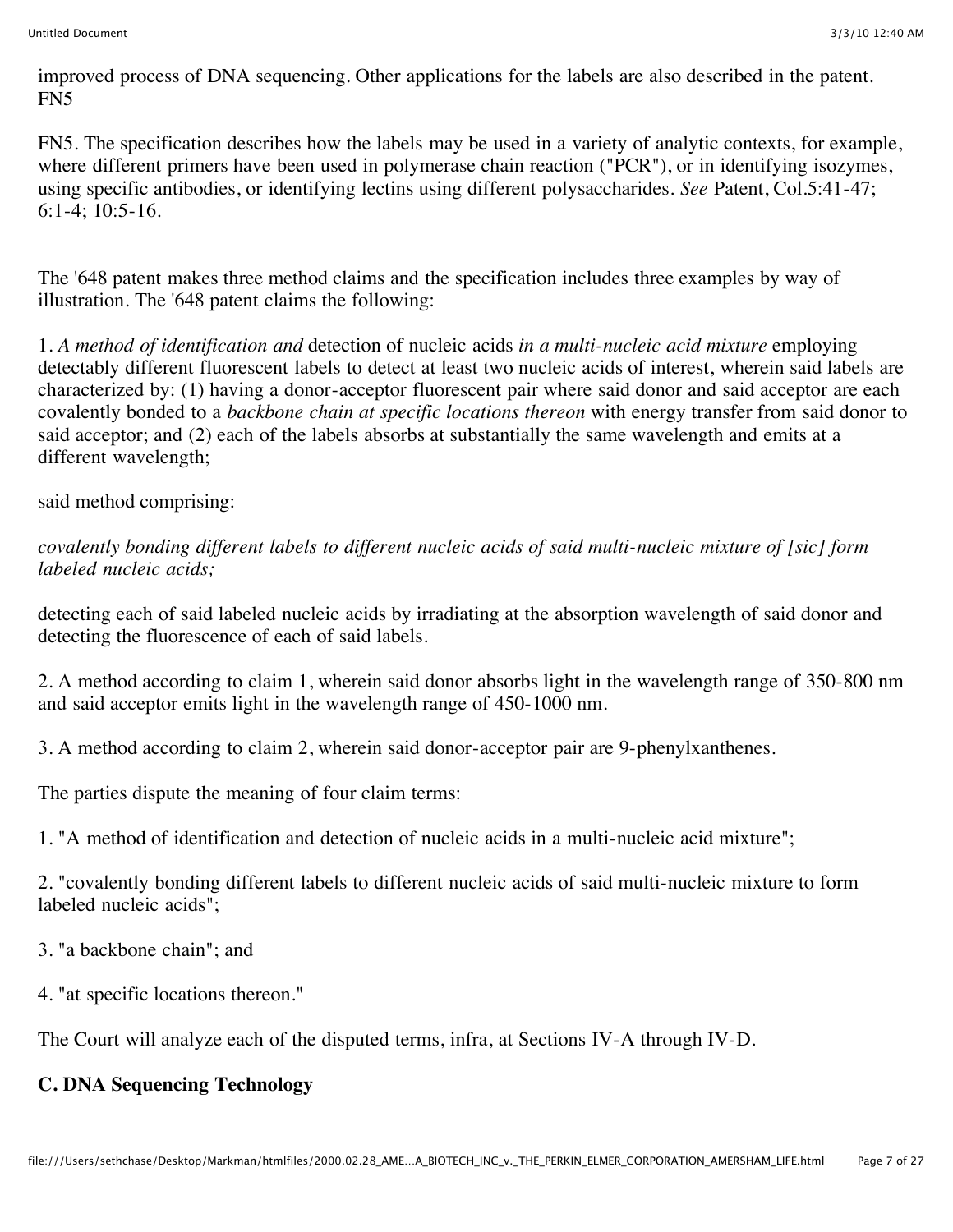The deoxyribonucleic acid ("DNA") molecule is the main carrier of genetic information in all living organisms. FN6 DNA molecules make up chromosomes, which are divided into thousands of different functional units called genes. Structurally, DNA is a very long polymer made up of four different nucleotide monomers: guanine, adenine, thymine, and cytosine (abbreviated G, A, T, C). In most DNA molecules, two strands of nucleotides join together through a sugar/phosphate backbone to form the well-known doublehelix of DNA, resembling a twisted ladder. The two strands are linked together by a large number of weak (hydrogen) bonds formed between complementary base pairs of nucleotides (C pairs with G, and A pairs with T) attached to a sugar/phosphate backbone, thereby forming the ladder's "rungs." The specific order or sequence of the nucleotides along the DNA strand is the crucial information which ultimately determines the structure and function of an organism. Even the smallest variation or alteration in the nucleotide sequence may have profound consequences in an organism. FN7

FN6. See Exs. 201, 202; 5 *McGraw-Hill Encyclopedia of Science & Technology* (7th Ed.1992) at 112-13; Id. Vol. 7 at 690.

FN7. For example, cystic fibrosis is the result of a single nucleotide substitution.

DNA sequencing is the process of determining the order of nucleotides along a particular strand (or chain) of DNA. In the process known as chain terminator or dideoxy sequencing (or the Sanger method, after its inventor), the sequencing is accomplished using a short DNA primer that is complementary to, and can bind, the DNA of interest. An enzyme called DNA polymerase creates a complementary DNA strand by adding nucleotides to the primer DNA using the original DNA strand as a template. This primer is extended until a labeled chain terminator (dideoxynucleotriphosphate) is incorporated into the nascent DNA strand. The rate of this termination is limited so that eventually a complete set of nucleic acids is produced representing termination events 1, 2, 3, 4 ... 500 etc., nucleotides away from the primer. This process is known as a primer extension reaction, or nucleic acid extension, and the result of this extension process is a multitude of nucleic acid strands.

The nucleic acid strands of different lengths may then be separated by a process known as electrophoresis, exploiting the mobility differences that exist between nucleic acid molecules of different lengths to separate smaller nucleic acid molecules from larger nucleic acid molecules. In gel electrophoresis, for example, these nucleic acids are ordered from smallest to largest by forcing them through a gel medium in which the smaller fragments migrate more quickly. Because nucleic acids of the same length and the same sequence share equal mobility, this process separates molecules into fractions that contain nucleic acids of equal length. Identifying the terminal nucleotide on each of these nucleic acid fragments, from smallest to largest, reveals the sequence of the complementary DNA produced during primer extension. If labeled primer is used, the sequence may be known by the length at which the terminator is incorporated on the chains. Where labeled terminator nucleotides are used, the presence of a color (green, red, yellow or blue) will identify the nucleotide ending the extension chain. From the precise length of the fragments or the characteristic colors, the base sequence of the original template DNA strand can be deduced. FN8

FN8. *See* Exs. 73, 201-203, 208-210; TR 11:7-20; 13:12-25, 14:1-25, 15:1-22; 24:4-25; 26:24-27:16; 177:20-178:1. *See also* 7 *McGraw-Hill Encyclopedia of Science & Technology,* at 687-88; id., Vol. 12, at 214-15. Amersham's expert, Dr. Michael Chamberlin, is a professor of biochemistry and molecular biology in the Department of Molecular and Cell Biology at the University of California, Berkeley. Although the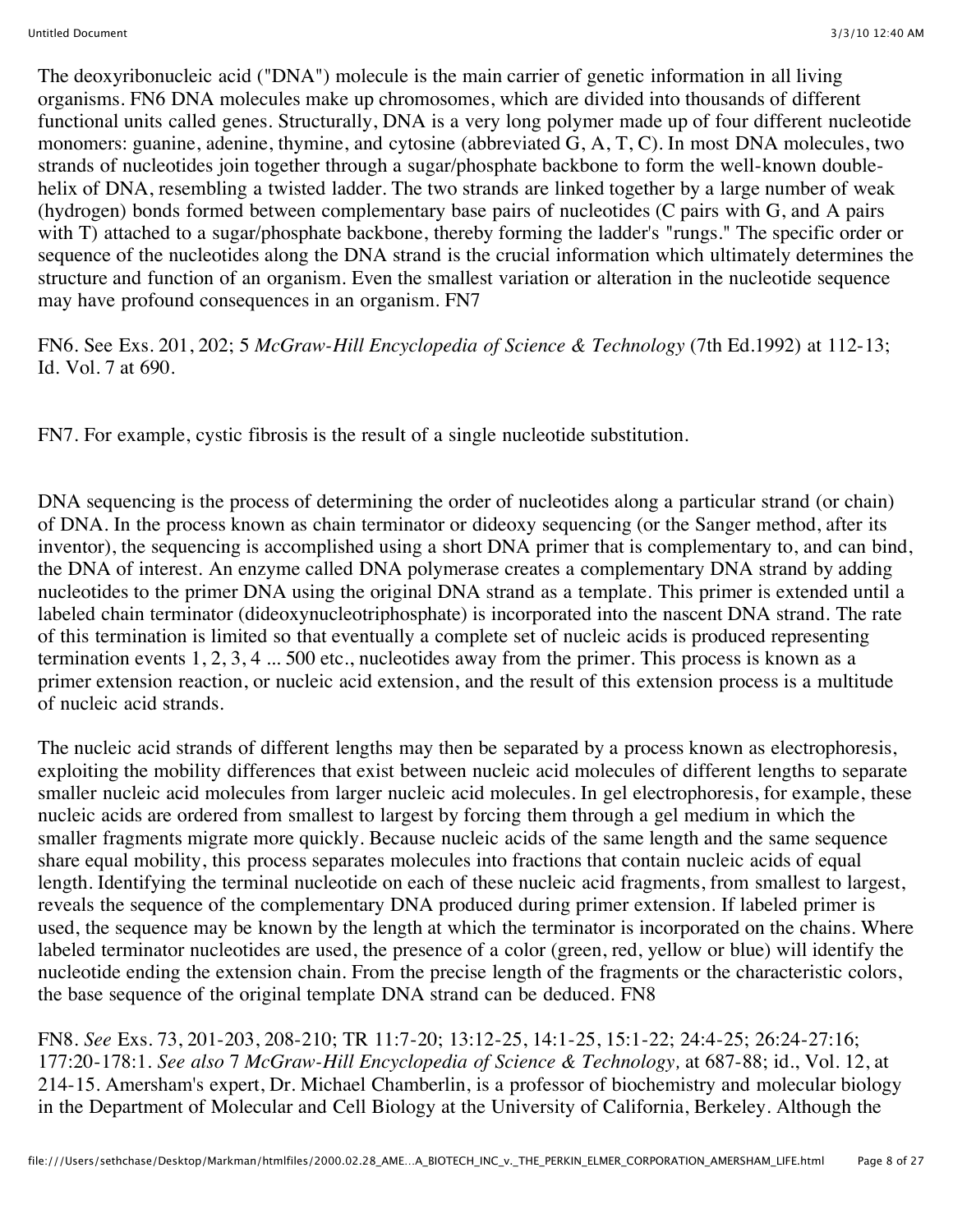Court did not rely on Dr. Chamberlin's opinions in interpreting the claim language, his expert report and exhibits (Ex. 63), supplemental expert report (Ex. 153), and testimony at the hearing assisted the Court in understanding DNA sequencing methods generally, certain exhibits, and aspects of the '648 patent specification.

The invention uses a different fluorescent, energy transfer coupled label for each of the four (A, C, T, G) nucleotides. Patent, Col.5:29-32. The label is initially attached (i.e., covalently bonded) either to the terminator nucleotide or to the primer DNA. The nucleic acid that results from primer extension contains this covalently attached fluorescent label. Successive nucleotides are covalently bonded to the primer by the DNA polymerase until the last "terminal" nucleotide is covalently added. The nucleic acid fragments resulting from the primer extension reaction are then separated in a single lane by electrophoresis or in a single capillary by electrophoresis. Id., Col.5:62-67. Following separation of the nucleic acid strands by size through electrophoresis, the labeled fragments are identified by detecting the energy emitted from the attached fluorescent labels after they have been activated by a laser. Id. Because electrophoresis does not separate the labeled nucleic acids from their unlabeled counterparts of the same length, when a labeled nucleic acid is detected, also present but undetected, are the unlabeled nucleic acids of the same size or length. Ex.153 at para. 2:13-14; TR 25:1-14.

In practice, the result of sequencing DNA using energy transfer fluorescent labels is a color graph that identifies the labeled nucleotide(s) on each of the fragments produced by primer extension, thereby revealing the sequence of the bases in the template DNA. FN9 Standard automated DNA sequencing machines can produce a graphic and textual "output" of the sequencing process. Each "peak" in this output represents the detection of a labeled nucleic acid, the base type of which is also indicated textually by its representative letter as well as by color. Also present but undetected in each peak are the unlabeled nucleic acids of the same size or length. The overlap of the "shoulders" of these peaks indicates that labeled nucleic acids of similar, but not identical lengths, are not completely separated out by electrophoresis and nucleic acids of different lengths can be found in the same fraction. Similarly, unlabeled nucleic acids of similar, but not identical lengths, are not completely separated and can also be found in the same separated fraction. A sequencing machine using the flourescently labeled fragments produces a colored "wave" picture depicting a multi-nucleic acid mixture containing labeled and unlabeled nucleic acids of very similar, but not identical lengths, along a continuum of nucleic acid molecules of different lengths. *See* TR 23:14-26:21.

FN9. *See* Exs. 77, 211, and 213 (examples of the standard output from an automated DNA sequencing machine); Ex. 153 at para.para. 3-4; TR 15:23-17:3; 24:13-25 (Dr. Chamberlin's explanation of Ex. 77). Perkin-Elmer asserts that, in deposition, Dr. Chamberlin was uncertain of the scientific accuracy of his supplemental expert report describing the sequencing output. The Court reviewed the entire excerpt and does not agree. *See* Declaration of Maureen K. Toohey In Support of Perkin-Elmer's Post-Hearing Claim Construction Brief ("Toohey Decl."), Ex. E (Chamberlin Dep.II, pp. 260-280). *See also* TR 12:12-13:11.

The '648 patent method purports to be an improvement over the methods for automated DNA sequencing using a single dye label, allowing for multiplexing of samples, so that a plurality of components can be determined in the same system and in a single run. Patent, Col.1:25-63; 5:65-67; 10:5-17. The specification teaches that, "for the successful application of donor-acceptor fluorophore labeled primers to DNA sequencing, it is essential that the primers produce the same mobility shifts of the DNA fragments and display distinct fluorescence signals ... the mobility of the primers depends on the distance between the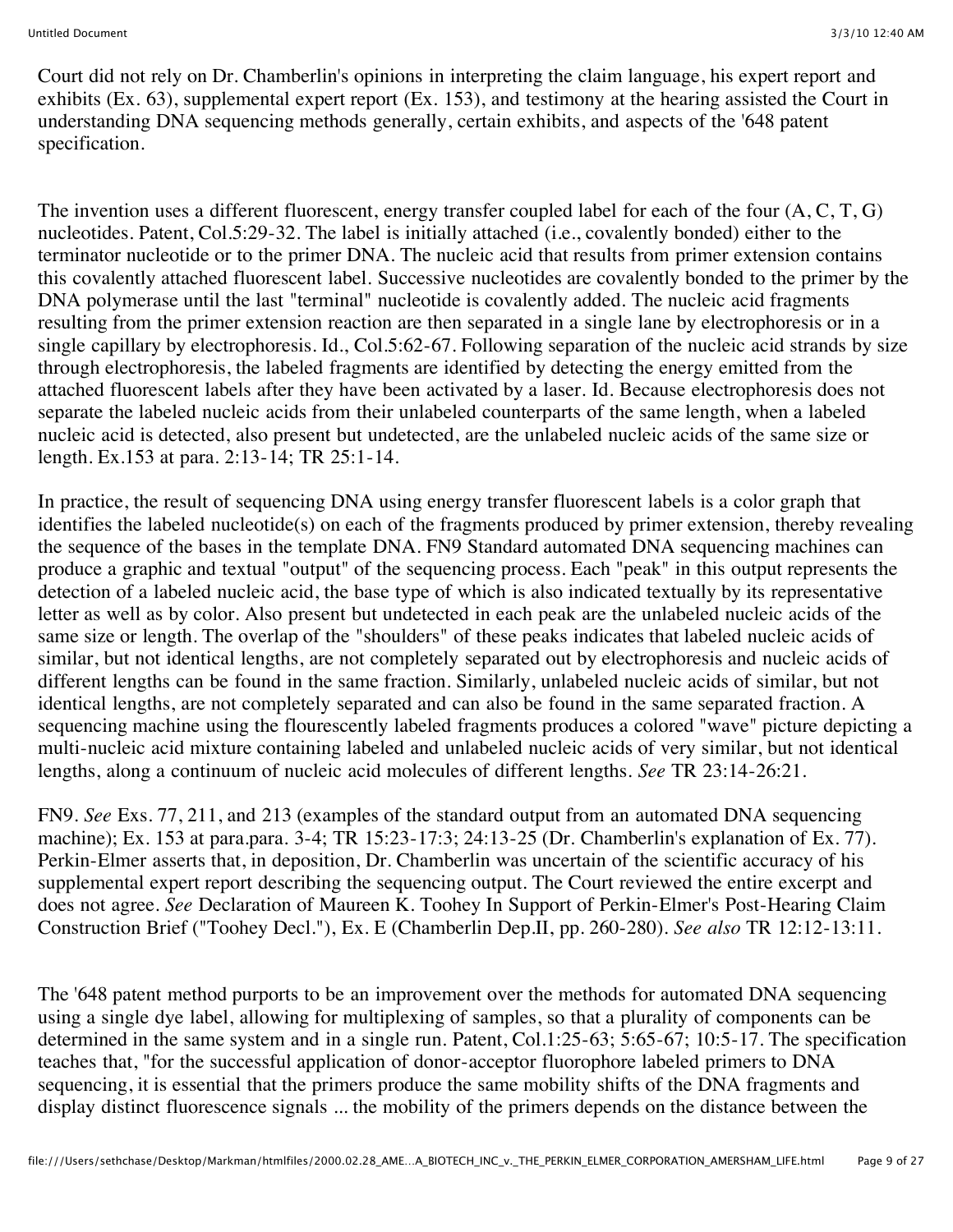donor and acceptor." Id., Col.8:15-38.

# **D. Prosecution History of** the '648 Patent

The prosecution history of a patent is of secondary importance to the claims themselves and the patent specification in determining the claim construction, but the Court may consider it, if in evidence. Vitronics Corp. v. Conceptronic, Inc., 90 F.3d 1576, 1582 (Fed.Cir.1996). Because both parties rely on the somewhat complicated prosecution history of the '648 and related patents, a description follows. FN10

FN10. While the Court reviewed the patent file wrappers in evidence, the testimony of Amersham's expert, Mr. Bjorge, who is an expert in PTO practice of wide experience and was himself a patent examiner, proved helpful to the Court in understanding the history of the '648 and related patents. *See* TR at pp. 76-101. The Court did not rely on Mr. Bjorge's opinions to interpret specific '648 claim terms.

The parent application, application no.189,924 (the '924 application), which eventually lead to the '648, '419 and '804 patents, was filed on February 1, 1994. The '924 application eventually issued as the '419 patent. FN11 On December 19, 1995, the University of California filed patent application Serial No. 574,890 (the '890 application) as a divisional of the '924 application. FN12 The '890 application had claims directed to methods of identifying and detecting nucleic acids, i.e. sequencing and the like. The '890 application eventually issued as the '648 patent, entitled "Probes Labelled With Energy Transfer Coupled Dyes ." Finally, application Serial No. 410,808 (the '808 application), which eventually issued as the '804 patent, Ex. 141, was filed on March 27, 1995, as a continuation-in-part of the '924 application. FN13 The '924 application is known as the parent application of the applications which led to the '648 and '804 patents. Each of these separate applications was prosecuted before the same Examiner.

FN11. The '419 patent is Exhibit 225; its prosecution history ('924 application) is Exhibit 60.

FN12. The prosecution history of the '648 patent is Exhibit 61.

FN13. The '804 patent is Exhibit 141; its prosecution history is Exhibit 62.

The Examiner issued a restriction requirement during the initial states of the prosecution of the '924 application, which contained 21 claims when filed. Ex. 60 at 59-61. The Examiner separated the filed claims into four separate groups: (1) claims 1-6 drawn to methods of identifying "cells"; (2) claims 7-10 drawn to "separating components of a mixture"; (3) claims 11-16 drawn to "sequencing methods; and (4) claims 17- 21 identified as generic to any of the above and directed to kits of labels. Id. at 59. The applicants made a provisional election with a traversal to prosecute the invention described in claims 7-10 and 17-21 of the '924 application. Id. at 59. In response to the Examiner's rejection of those pending claims, in February 1995, the applicants amended the claims, added additional claims and amended the title. Id. at 71-75. In this response, the applicants stated, "[w]hile not agreeing with the Examiner's position that there is no support for other than nucleic acids, in order to expedite the prosecution of this application to allowance, *particularly in view of the fact that it is the Examiner's position that a demonstration of the subject invention with other backbones would be patently distinct, Applicants have limited the claims to nucleic acid backbones."* Id. at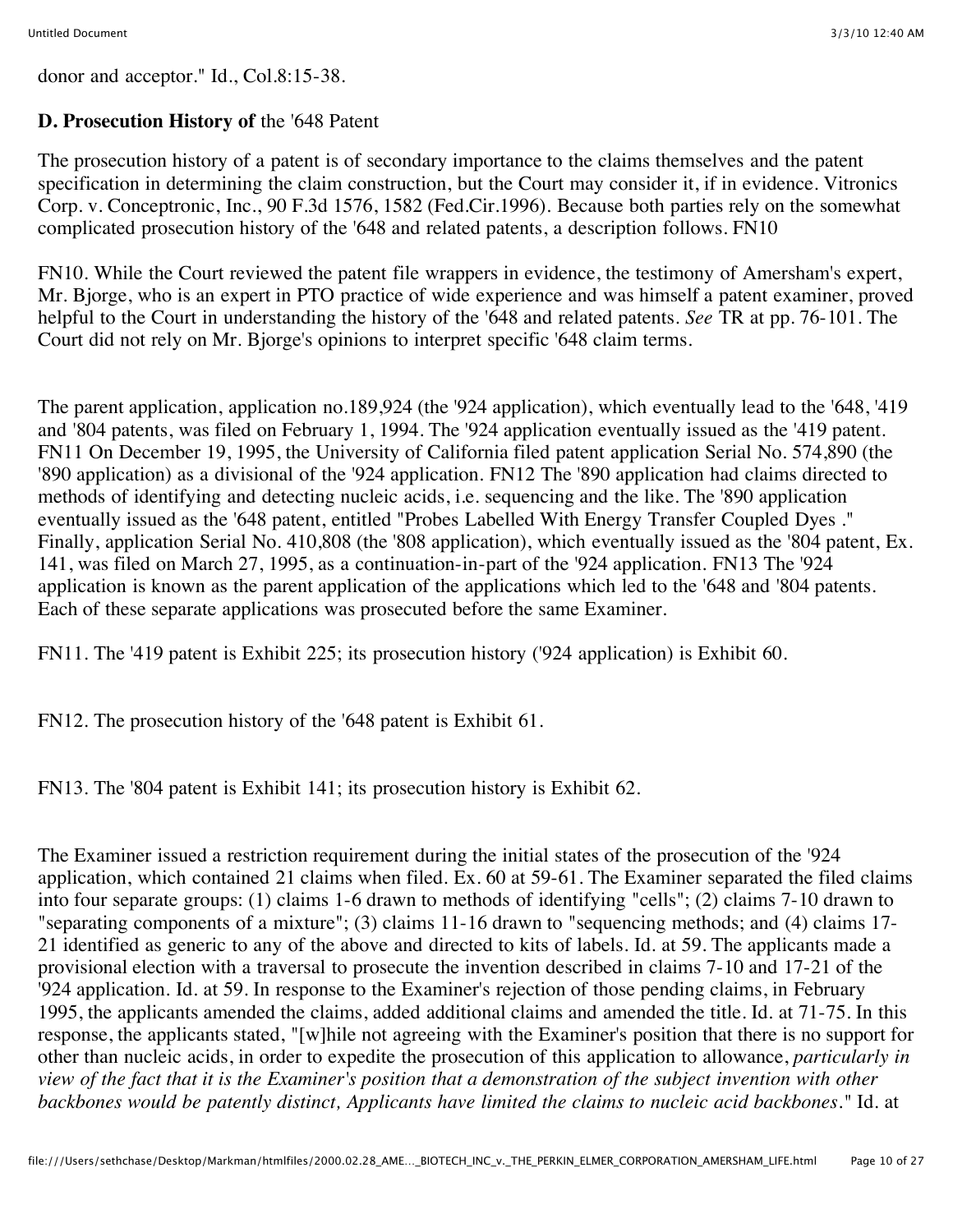74. Following further rejections and amendments, eventually, a notice of allowability issued, wherein the Examiner commented, "the invention is directed to kits and methods of use thereof wherein nucleic acid components are separated out of a multi-component mixture into different fractions." Id. at 88-93. The '419 patent issued on August 5, 1997, and included claims directed to a method for "separating nucleic acid components of a nucleic acid multi-component mixture." Ex. 225, Col.10:62-63.

The '890 application, which ultimately became the '648 patent, was filed in December 1995. As a divisional of the '924 application, it had the identical specification but only claims 1-6 were pending in the '890 application. Ex.61, at 3-37. The identical information disclosure statement was also filed, which identified references directed to DNA sequencing. Id. at 52-55. In an Office Action dated June 24, 1996, the Examiner rejected claims 1-6. Id. at 45-50. The first rejection was made pursuant to 35 U.S.C. s. 112 (the specification contents) and was addressed to whether the claims should be limited to nucleic acid backbone chains. Id. at 46. The Examiner made another rejection pursuant to 35 U.S.C. s. 101, identified as a provisional "doublepatenting rejection" over claims 1-6, then pending in the '808 application which eventually issued as the '804 patent. Id. at 47. The Examiner also made a double-patenting rejection of claim 1, based upon another copending application, the '573 application, and pursuant to 35 U.S.C. s. 103, based upon several references directed to methods for nucleic acid sequencing. Id. at 47-49.

In response, the applicants filed an amendment on December 19, 1996. Ex. 61, at 65-76. The amendment responded to the 35 U.S.C. s. 112 rejections, including the Examiner's view that the claims should be limited to nucleic acid backbone chains. That response included an identification of various references, which supported the applicants' arguments concerning the scope of the claim term "backbone chain." Id. at 69-70. With regard to the double-patenting rejection, the applicants advised the Examiner that they had canceled claims 4-6. Id. at 70. With regard to claims 1-3 of the '890 application, the applicants' advised the Examiner that the relevant claims of the pending '808 application were restricted to an "oligonucleotide chain." FN14 Id. at 67, 70. The applicants also submitted a terminal disclaimer. Id. at 77-78. With regard to the 35 U.S.C. s. 103 rejections, the applicants pointed out the differences between the art cited by the Examiner and the applicants' invention, as claimed in the '890 application. Id. at 70-74.

FN14. DNA fragments containing up to 50 nucleotides are generally termed oligonucleotides, and longer fragments are called polynucleotides. 12 *McGraw-Hill Encyclopedia of Science & Technology* at 348.

On February 19, 1997, in response to the applicants' amendment, the Examiner allowed claims 1-3 of the '890 application. Ex. 61 at 81-82. In her "reasons for allowance," the Examiner stated, "[c]laims are directed to methods of use of novel labels, wherein the labels are characterized by having a donor-acceptor fluorescent pair bonded to a backbone chain and wherein each of the labels absorbs at substantially the same wavelength and emits at a different wavelength." Id. at 81. The Examiner did not require recitation of a particular type of backbone chain, even though the Examiner had earlier made this the basis of a 35 U.S.C. s. 112 lack of enablement rejection. Id. The Notice of Allowance further stated, "[t]he labels are used in methods of detecting at least two different nucleic acids in a mixture of nucleic acids." Id. On November 18, 1997, the '648 patentin suit-issued.

On January 13, 1998, the '804 patent issued, based upon an application which was a continuation-in-part of the '924 application. Exs. 62, 141. The '804 patent included method claims for the "identification and detection of components in a multi component mixture employing different fluorescent labels to detect at least two components of interest" (claims 1-3) and method claims for "separating components of a multi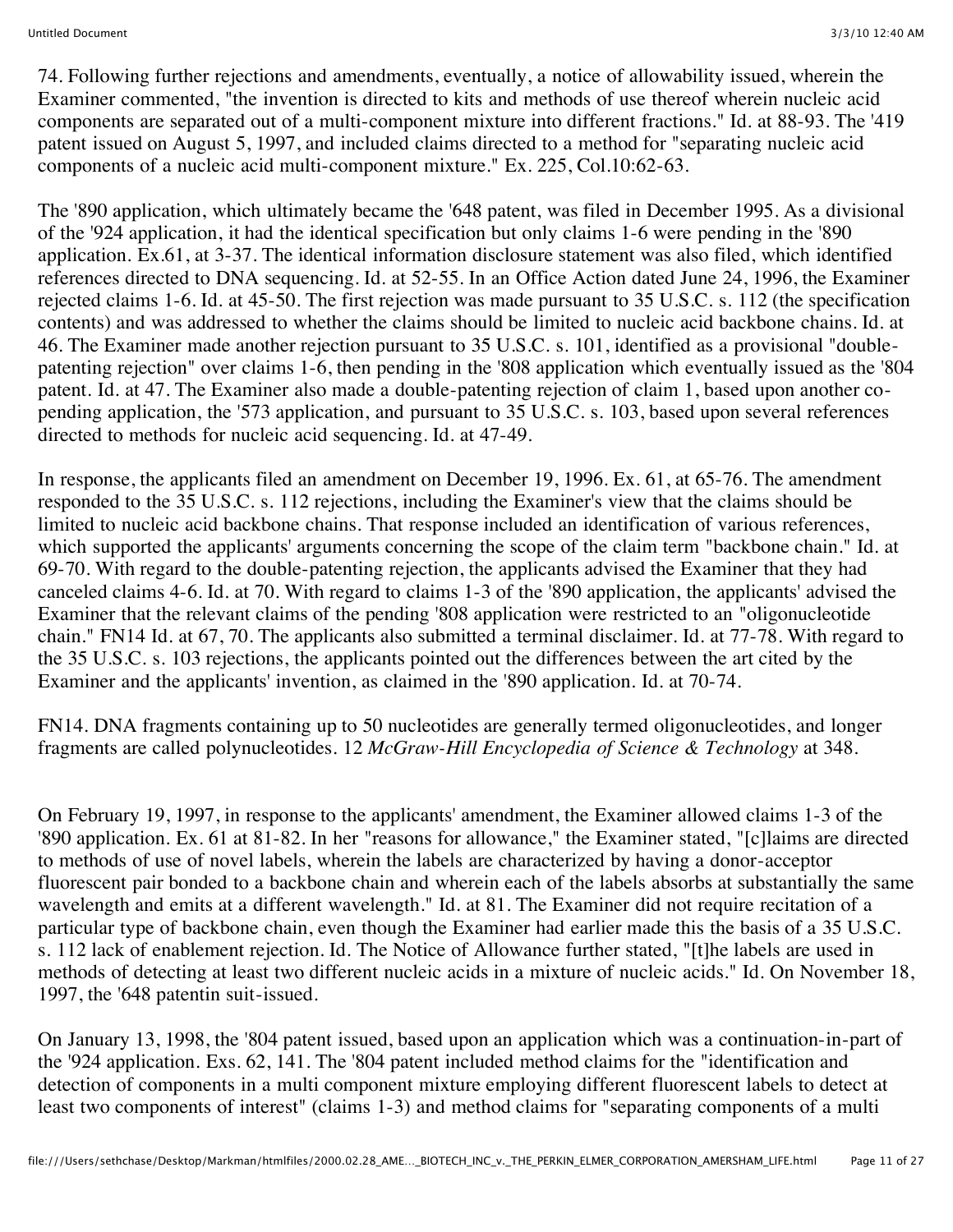component mixture, wherein each of the different components of interest are labeled with different labels" (claims 4-7). Ex. 141, Col. 13:10-57, 14:10-12. The '804 patent further included method claims for "sequencing a nucleic acid ..." (claims 8-13). Id., Col.14:12-54. Claims 1-7 of the '804 patent include language indicating that the donor-acceptor fluorescent pairs are bonded to an "oligonucleotide chain." Id., Col.13:14-16; 13:35-37. Claims 8-13 of the '804 patent include language indicating that the donor-acceptor fluorescent pairs are bonded to a "nucleic acid chain." Id., Col.14:32-42.

# **III. LEGAL STANDARD**

Claim interpretation is a question of law to be decided by the Court. Markman v. Westview Instruments, Inc., 517 U.S. 370, 371-73 (1996). Courts first look to the claims themselves, both asserted and nonasserted, to define the scope of the patented invention. Vitronics, 90 F.3d 1576, 1582; Molecular Dynamics, Inc. v. Leica, Inc., 1999 WL 111789, (N.D.Cal. February 23, 1999). Words in a claim are given their ordinary or customary meaning unless the specification or file history clearly contains a special definition. *Id.* A technical term in a patent is interpreted as a person experienced in the particular art would understand it unless the patent and the prosecution history indicate that the patentee intended a different meaning. *Hoechst Celanese Corp. v. BP Chemicals Ltd.,* 78 F.3d 1573, 1578 (Fed.Cir.1996). A review of the specification is required to determine whether the patentee used any terms in the claims in a manner inconsistent with their ordinary meaning. Vitronics, 90 F.3d at 1582. Where the patent employs terms that are inconsistent with their ordinary meaning, the specification acts as a dictionary "when it expressly defines terms used in the claims or when it defines terms by implication." *Id.*

The Court may also consider the prosecution history of the patent, if in evidence. Vitronics, 90 F.3d at 1582. "The prosecution history limits the interpretation of claim terms so as to exclude any interpretation that was disclaimed during prosecution ." CVI/Beta Ventures, Inc. v. Tura LP, 112 F.3d 1146, 1155 (Fed.Cir.1997); Southwall Technologies, Inc. v. Cardinal IG Co., 54 F .3d 1570, 1576 (Fed.Cir.1995).

The Court should turn to extrinsic evidence- *e.g.,* technical treatises, prior art references, expert testimony, inventor testimony, etc.-only if "some genuine ambiguity" remains after consideration of all intrinsic evidence. Vitronics, 90 F.3d at 1584. Extrinsic evidence, including prior art references, may be used to assist the court in properly understanding the claims, but may not be used to vary or contradict the claim language. *Id.* "[U]nder *Vitronics,* it is entirely appropriate, perhaps even preferable, for a court to consult trustworthy extrinsic evidence to ensure that the claim construction it is tending to from the patent file is not inconsistent with clearly expressed, plainly apposite, and widely held understandings in the pertinent technical filed." Pitney Bowes, Inc. v. Hewlett-Packard Co., 182 F.3d 1298, 1307 (Fed.Cir.1999). "This is especially the case with respect to technical terms...." Id. at 1307.

# **IV. DISCUSSION OF DISPUTED TERMS**

# **A. Identification and Detection of Nucleic Acids In A Multi-Nucleic Acid Mixture**

The parties argue at length over the meaning of the disputed language of the preamble to Claim 1, "a method of identification and detection of nucleic acids in a multi-nucleic acid mixture." The central dispute is whether this language means that the '648 patent claims encompass DNA sequencing.

Perkin-Elmer argues that the disputed language must be construed to mean, "a process in which detectably different labels are used to identify and detect nucleic acids while in a mixture of different, pre-existing nucleic acids. This method does not cover DNA sequencing." Perkin-Elmer advances several lines of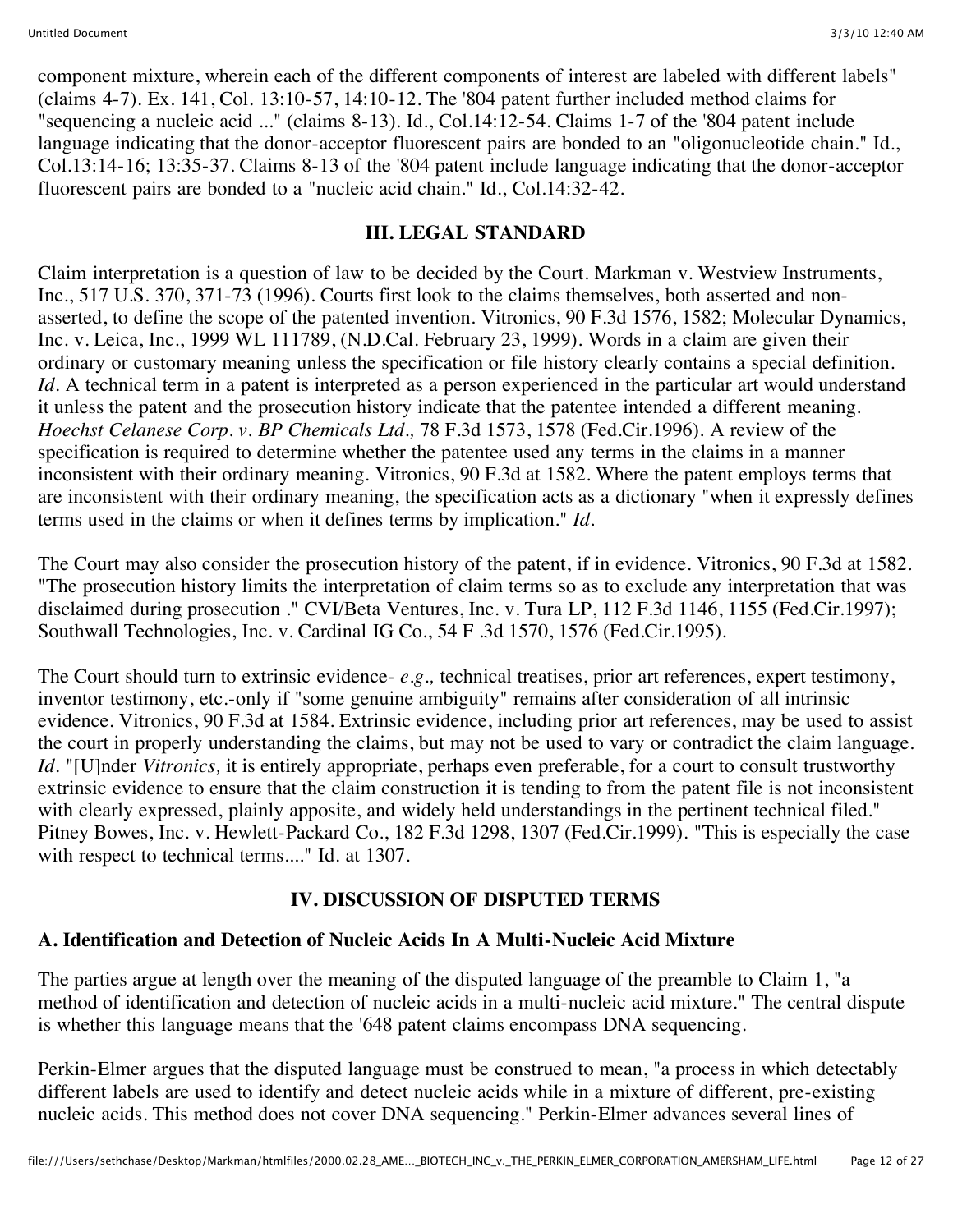analysis to support this position. The first is that the detection step in DNA sequencing does not occur in a mixture but, rather, after the nucleic acid fragments in the mixture are separated into individual components through the step of electrophoresis. Therefore, Perkin-Elmer argues, Amersham's interpretation ignores the language "in a multi-nucleic acid mixture." Perkin-Elmer draws upon the restriction requirement issued in the parent '924 application for support that the Examiner excluded DNA sequencing from the scope of the '648 patent claims. Perkin-Elmer then argues that the claim language actually refers only to probing techniques, which allow nucleic acid to be detected while in a mixture.

Perkin-Elmer next contends that DNA sequencing normally involves the sequencing of one nucleic acid of interest, the template DNA, and does not involve the use of "a multi-nucleic acid mixture" at all. Perkin-Elmer presents its expert, Dr. Roberts, who testifies that one of skill in the art would not understand "multinucleic acid mixture" to refer to primer extension products, as these nucleic acids are composed of varying lengths of the same sequence and are therefore not a "mixture." Perkin-Elmer also argues that no "multinucleic acid mixture" exists when the fluorescent labels are covalently bonded to the nucleic acids to be detected, again offering Dr. Roberts' testimony.FN15

FN15. The Court will address this particular argument in analyzing the "covalently bonding" claim term, infra, at Section IV-B.

Amersham contends that a "multi-nucleic acid mixture" means "a mixture of nucleic acids that contain two or more non-identical nucleic acids." The disputed language as a whole means, "the different nucleic acids in a multi-nucleic acid mixture that are labeled with different fluorescent labels can be distinguished by irradiating the labels and measuring the fluorescence they emit." Amersham's position is that the claim preamble does not require that the "detection" step take place "in the multi-nucleic acid mixture," but rather only that detection occurs by means of irradiating *followed by* detection, as the "comprising" language allows for any necessary additional method steps. Perkin-Elmer's construction would exclude the preferred embodiment, DNA sequencing, disclosed in the specification. Perkin-Elmer's contention that no "multinucleic acid mixture" is involved in DNA sequencing ignores the science. The imperfect separation achieved during DNA sequencing results in a "multi-nucleic mixture" composed of both unlabeled and labeled fragments. As for the prosecution history, Perkin-Elmer's reliance on the restriction requirement in the '924 application is unavailing to limit the scope of the '648 claims. Moreover, it is inconsistent with the Examiner's actions with respect to the '648 patent which supports the construction that DNA sequencing is allowed by the claims.

### **1. The Importance of the Preamble Language**

While generally the preamble does not limit the scope of a claim, the preamble may be read to shed light on the meaning of the claim and to define the invention. In re Paulsen, 30 F.3d 1475, 1479 (Fed.Cir.1994); DeGeorge v. Bernier, 768 F.2d 1318, 1322, n. 3 (Fed.Cir.1985). "[A] claim preamble has the import that the claim as a whole suggests for it." Bell Communications Research, Inc. v. Vitalink Communications Corp., 55 F.3d 615, 620 (Fed.Cir.1995). "No litmus test can be given with respect to when the introductory words of a claim, the preamble, constitute a statement of purpose for a device or are, in themselves, additional structural limitations of a claim ....the effect preamble language should be given can be resolved only on review of the entirety of the patent to gain an understanding of what the inventors actually invented and intended to encompass by the claim." Corning Glass Works v. Sumitomo Elec. USA Inc., 868 F.2d 1251, 1257 (Fed.Cir.1989). If the claim preamble, when read in the context of the entire claim, recites limitations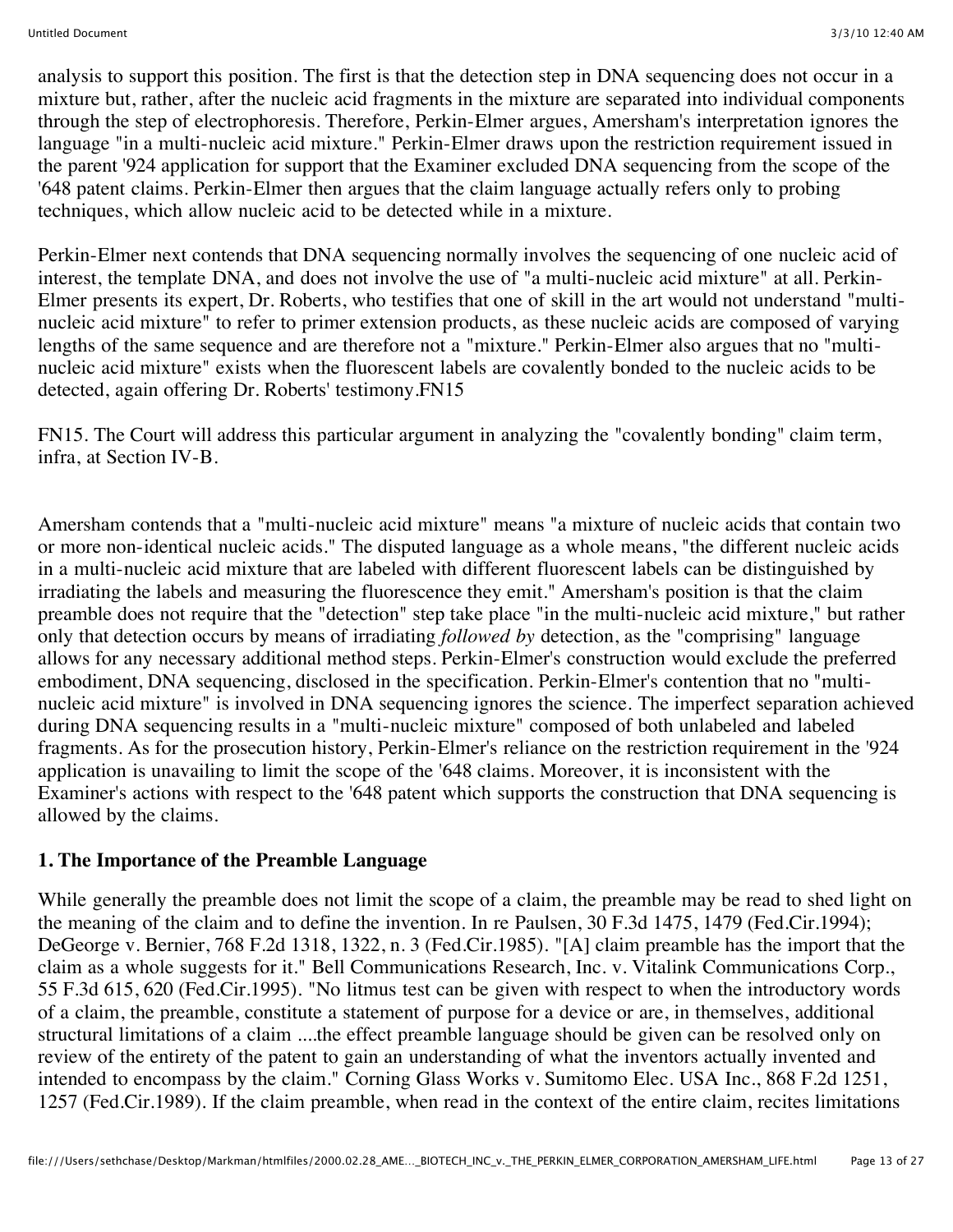of the claim, or, if the claim preamble is necessary to give life, meaning, and vitality to the claim, then the claim preamble should be construed as if in the balance of the claim. Pitney Bowes, 182 F.3d 1298, 1305.

Perkin-Elmer argues that the preamble is necessary to give meaning to the claims and properly define the invention. Perkin-Elmer contends that the phrase "identification and detection of nucleic acids *in* a multinucleic acid mixture" mandates detection while multiple acids are in a mixture and is, therefore, a limitation that should be read into the claims. From there, Perkin-Elmer argues that the claim excludes the use of the subject energy transfer coupled dyes in DNA sequencing processes, because DNA sequencing requires separation of the nucleic acids from a mixture prior to "identification and detection."

Amersham first contends that the preamble is not required in order to construe the claims and may be ignored by the Court. That being said, Amersham then argues that "a method of identification and detection of nucleic acids *in* a multi-nucleic acid mixture" must be read so that "in" modifies "nucleic acids," not "identification and detection." The claim language means that the method (of identification and detection) is applied to the nucleic acids found in a (multi-nucleic acid) mixture. Amersham insists the language is not restricted so that an "identification and detection step" must take place *while* nucleic acids are in a multinucleic acid mixture. In addition, Perkin-Elmer's interpretation would ignore the preferred embodiments and substitute a method not disclosed in either the specification or prosecution history.

In this case, the preamble, properly construed, gives meaning to the claims and helps to properly define the invention. Pitney Bowes, 182 F.3d at 1305. However, the preamble language itself is not without certain ambiguity. "In" is among the most ubiquitous words in the English language, freely used as a preposition, adverb, adjective or noun. *See* Webster's Ninth New Collegiate Dictionary (1984) at 607. The Court cannot say which of the proposed constructions is the correct one without reference to the specification.

### **2. The Patent Specification Indicates DNA Sequencing Is a Preferred Embodiment of the '648 Claims**

Claim 1 requires "detecting each of said labeled nucleic acids by irradiating ... and detecting the fluorescence of each of said labels." It does not require that the detection take place in the multi-nucleic acid mixture. The use of the term "comprising." allows additional method steps to occur within the process contemplated by the claim.FN16 Thus, this claim does not exclude a separation step prior to the detection step, as occurs in DNA sequencing when the nucleic acid extensions are subjected to electrophoresis before any attempt is made to "detect" them. Nor does the claim require that the labeled nucleic acids continue to be part of a multi-nucleic acid mixture throughout the subsequent detecting process.

FN16. "A comprising type claim by definition does not exclude the presence of other steps, elements or materials. Reese v. Hurst, 661 F.2d 1222, 1229 (C.C.P.A.1981). "Comprising" does not exclude additional unrecited elements, or steps [in the case of a method claim]." Moleculon Research Corp. v. CBS, Inc., 793 F.2d 1261, 1271 (Fed.Cir.1986).

"Methods of identification and detection" includes DNA sequencing, which requires the identification and detection of nucleic acid strands of a specific length to determine the DNA sequence. Both the '648 patent specification and prosecution history clearly describe DNA sequencing. In the specification the inventors directly addressed DNA sequencing (Patent, Col.1:15-63; 2:14-19; 4:37-39; 5:23-32; 5:48-67; 39-50; 8:16- 42; 9:36-62; 10:1-4; TR 18:13-25; 19:1-25; 20:1-6), clearly assuming that the detection may take place following separation, as the use of electrophoresis makes clear. *See* Patent, Col.5:62-67; Figures 2, 4-7. At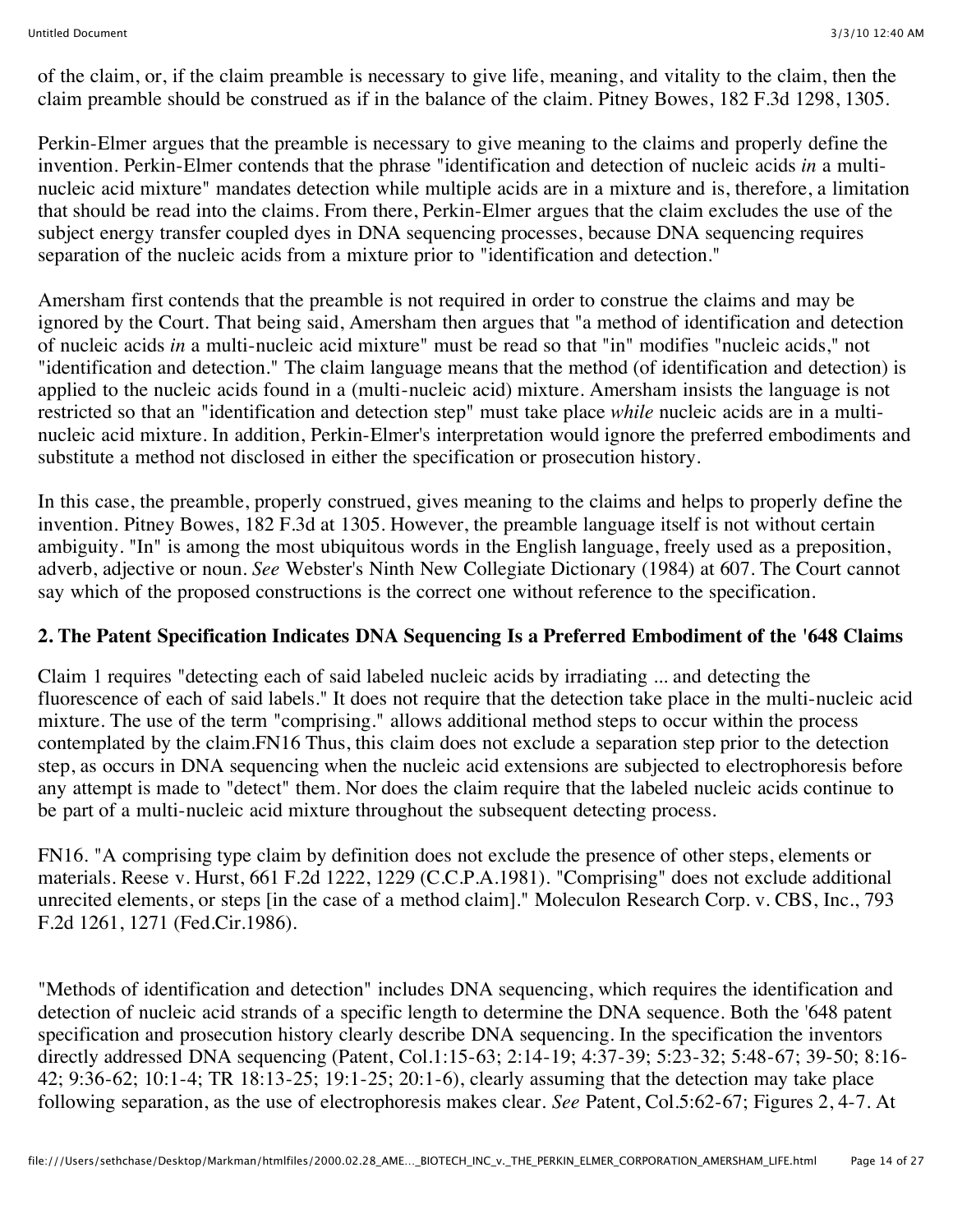Example III (figure 7), entitled "Preparation of DNA Sequencing Fragments with FAM-3-ROX and FAM-10-FAM" (Patent, Col.9:36-55; 10:1-4), the inventors describe the separation of DNA sequencing fragments and their subsequent detection using laser irradiation, looking at two bases, adenine and thymine. TR 20:1-6 (Dr Chamberlin). In contrast, the inventors do not discuss applications where the labeled fragments are detected without undergoing a separation step in the specification.

The inventors were interested in improving existing automated DNA sequencing processes through the use of their labels, as they state at the beginning of the '648 patent specification. Patent, Col.1:14-63. The specification is quite clear that application of the energy transfer coupled dye labels in DNA sequencing is the preferred embodiment of the invention. *See* id., Col.2:14-19 ( *"The subject invention finds particular application in sequencing,* where the fluorophores may be attached to universal or other primers in different fluorophore combinations used for different dideoxynucleosides.") (emphasis added). Because Perkin-Elmer's construction would exclude the best mode of the invention described in the patent, that construction is erroneous.FN17

FN17. Burke, Inc. v. Bruno Independent Living Aids, Inc., 183 F.3d 1334, 1341 (Fed.Cir.1999)(reversing claim interpretation that would exclude the preferred embodiment described in the specification); Enercon GmbH v. International Trade Commission, 151 F.3d 1376, 1384 (Fed.Cir.1998)( (claims are not limited to the preferred embodiments); Vitronics, 90 F.3d 1576, 1584 (court's reliance on extrinsic evidence to contradict the specification is reversible error); Howes v. Medical Components, Inc., 814 F.2d 638, 643-44 (Fed.Cir.1987)(claim interpretation which is inconsistent with the specification is erroneous).

The parties expend much effort debating how one or more multi-nucleic acid mixtures figure in DNA sequencing. The premise of all DNA sequencing is that an investigator can "detect and identify" the sequence of bases within a nucleic acid "mixture" (DNA or other genetic fragment) by labeling certain base nucleotides. As previously described, a primer catalyst is used to precipitate a reaction with the subject nucleic acid-the primer extension reaction-to generate the DNA fragments which make sequencing possible. Ex. 210; TR 24:13-25. Sequencing practices may be distinguished by such features as the manner of labeling or marking nucleotides for purposes of detection and identification, by primers used, by whether the primer or the terminator nucleotides are labeled, or by how the DNA strands created by primer extension are separated. FN18 Sequencing processes, where a label is covalently bonded to the nucleic acid, are distinguishable from a probing assay, where a labeled probe is non-covalently attached or "hybridized" to DNA. Ex. 63, at 2:19-21; 184:1-185:13.

FN18. *See, e. g.,* Patent, Col.1:25-39; Ex. 63, at 2:5-18; TR 13:12-25; 14:1-25; 15:1-22; 171:3-13; 182:7- 183:8. For example, radioactive end-labeling of one or both DNA strands may be employed, followed by either cleavage or extension of labeled strands to produce end-labeled fragments. 12 *McGraw-Hill Encyclopedia of Science & Technology,* at 214.

Perkin-Elmer argues that nucleic acids formed by primer extension are not a mixture because they are merely different length extension products complementary to the template DNA. To "mix" is to "bring into close association," and "mixture" by definition includes "a portion of matter consisting of two or more components in varying proportions that retain their own properties" or "a combination of several different kinds." *Webster's Ninth New Collegiate Dictionary* (1984) at 761. Whatever their genesis, the extension fragments meet this common usage criteria.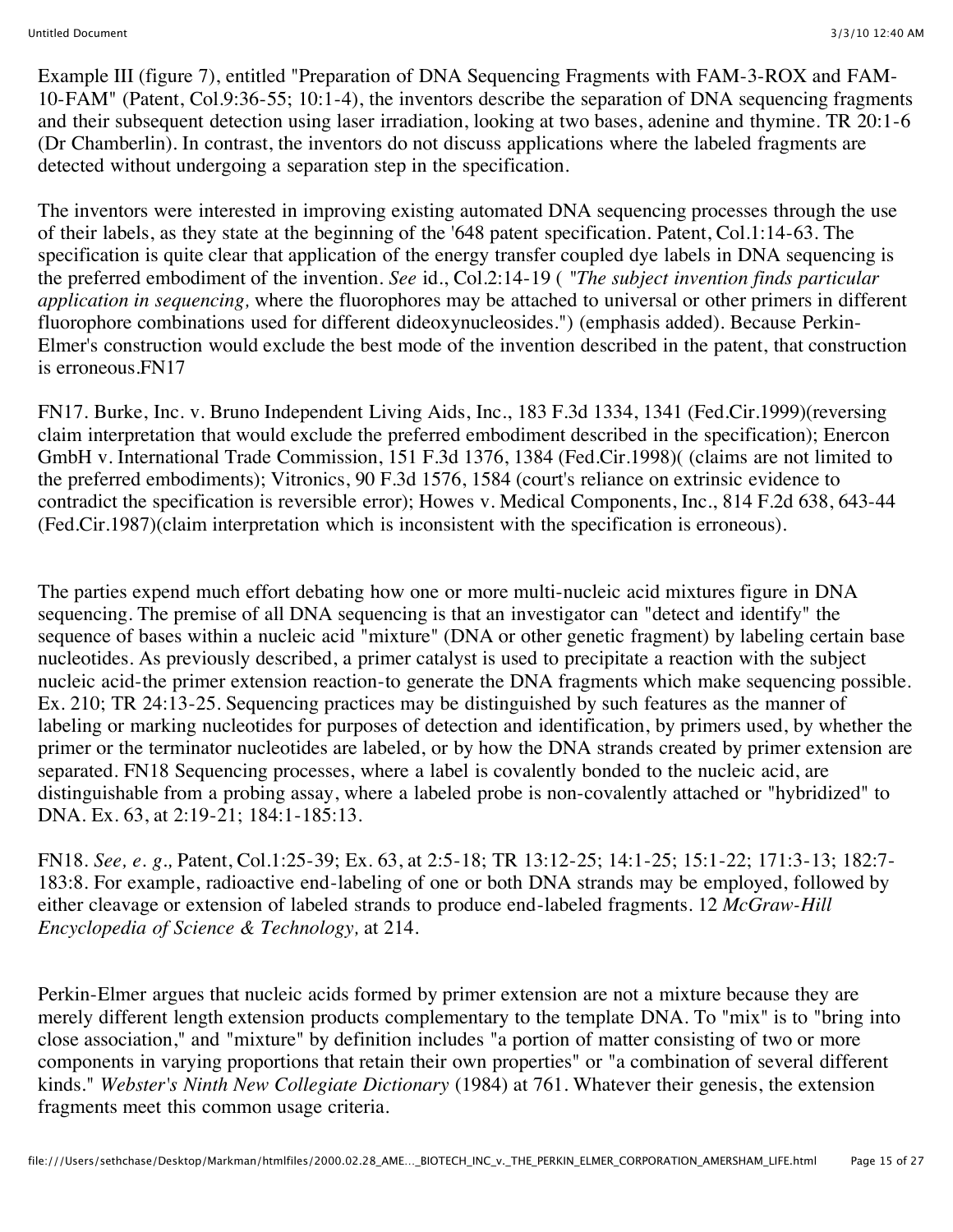Perkin-Elmer would interpret the claim language so as to exclude DNA sequencing from the invention's scope, by artificially forcing the invention into one stage (the subject mixture) and ignoring the progression of stages (primer extension reaction, attaching labels, electrophoresis, laser activation of the labels) needed to ascertain the sequence of the bases. Available extrinsic evidence shows that one skilled in the art understands that sequencing is accomplished in stages and would read the specification and claims with this understanding. Dr. Chamberlin testified credibly that one of skill in the art would understand that the examples of multi-nucleic mixtures described in the specification would include the nucleic acid mixture produced during DNA sequencing. *See, e. g.,* Ex. 63, at 3:16-23; 9:11-27; TR 23:17-24:3. The Court also finds Professor Glazer's testimony to the same effect credible and internally consistent. TR 117:12-122:5. Dr. Roberts' testimony is not to the contrary. TR 168:16-169:3; 182:24-183:8; Roberts Dep. (10/11/99) 61:12-17. *See* Pitney Bowes, 182 F.3d 1298, 1309 ("[E]xtrinsic evidence is particularly appropriate to ensure that [the trial court's] understanding of the technical aspects of the patent is not entirely at variance with the understanding of one skilled in the art.").

### **3.** The '648 Patent **Prosecution History Shows that the Patent Claims Encompass DNA Sequencing**

The Examiner considered DNA sequencing art in deciding whether to issue the '648 claims. The applicants submitted seventeen scientific references and patents that the inventors believed were relevant to the prosecution of these claims during the prosecution of the '890 application. Ex. 205. Nine references are to publications about DNA sequencing and specifically describe methods for DNA sequencing. Id.; Ex. 63, at 5:6-28. Eight articles explicitly refer to DNA sequencing in their titles. The nine art references concerning DNA sequencing were included in the '648 specification. *See* TR 20:11-24.

Two references discussing the use of labeled primers to identify and detect nucleic acids were cited by the Examiner as a basis for rejecting the pending claims. TR 21:1-22:7; Ex. 61, at 48-49. The article by McKeown et al. in 17 *BioTechniques,* pp. 901-907, entitled "Generation of Mini-Satellite Variant Repeat Codes on an Automated DNA Sequencer Using Fluorescent Dye-Labeled Primers," discloses the use of the polymerase chain reaction in which a fluorescently labeled primer is covalently bonded to the nucleic acid which is then detected. Ex. 74. Dr. Chamberlin testified that this reference is part of the DNA sequencing art because it uses the same primer extension process used in DNA sequencing. Ex. 63, at 6:7-14; TR 21:20- 22:7. The Examiner's statements in the Office Action of June 24, 1996, indicate that she considered the McKeown reference to be part of DNA sequencing art. Ex. 61, at 49. She cited the reference because it related to the use of primers which were fluorescently labeled with a single fluorescent dye, like the primers used in DNA sequencing: "McKeown et.al. disclosed methods for identification and detection of target nucleic acids in a mixture of nucleic acids using fluorescently labeled oligonucleotides as primers [sic] amplification by PCR." Id. The use of labeled primers is at the heart of DNA sequencing.

The Examiner also considered an article by Fregeau and Fourney, entitled "DNA Typing with Fluorescently Tagged Short Tandem Repeats: A Sensitive and Accurate Approach to Human Identification," 15 *BioTechniques,* at pp. 100-119 (1993), which discloses the use of fluorescently labeled primers which may be used in DNA sequencing. Ex. 75; TR 21:9-14; 183:9-15. The Examiner wrote that, "Fregeau and Fourney disclosed methods for identification and detection of target nucleic acids in a mixture of nucleic acids using fluorescently labeled oligonucleotides as primers for hybridization and amplification by PCR and detecting labeled components by irradiating with light of appropriate wavelength." Ex. 61, at 40. The prosecution history of the '648 patent and the related '804 patent demonstrate that the Examiner treated the '648 claims as encompassing DNA sequencing. The Examiner's use of the McKeown et al and Fregeau and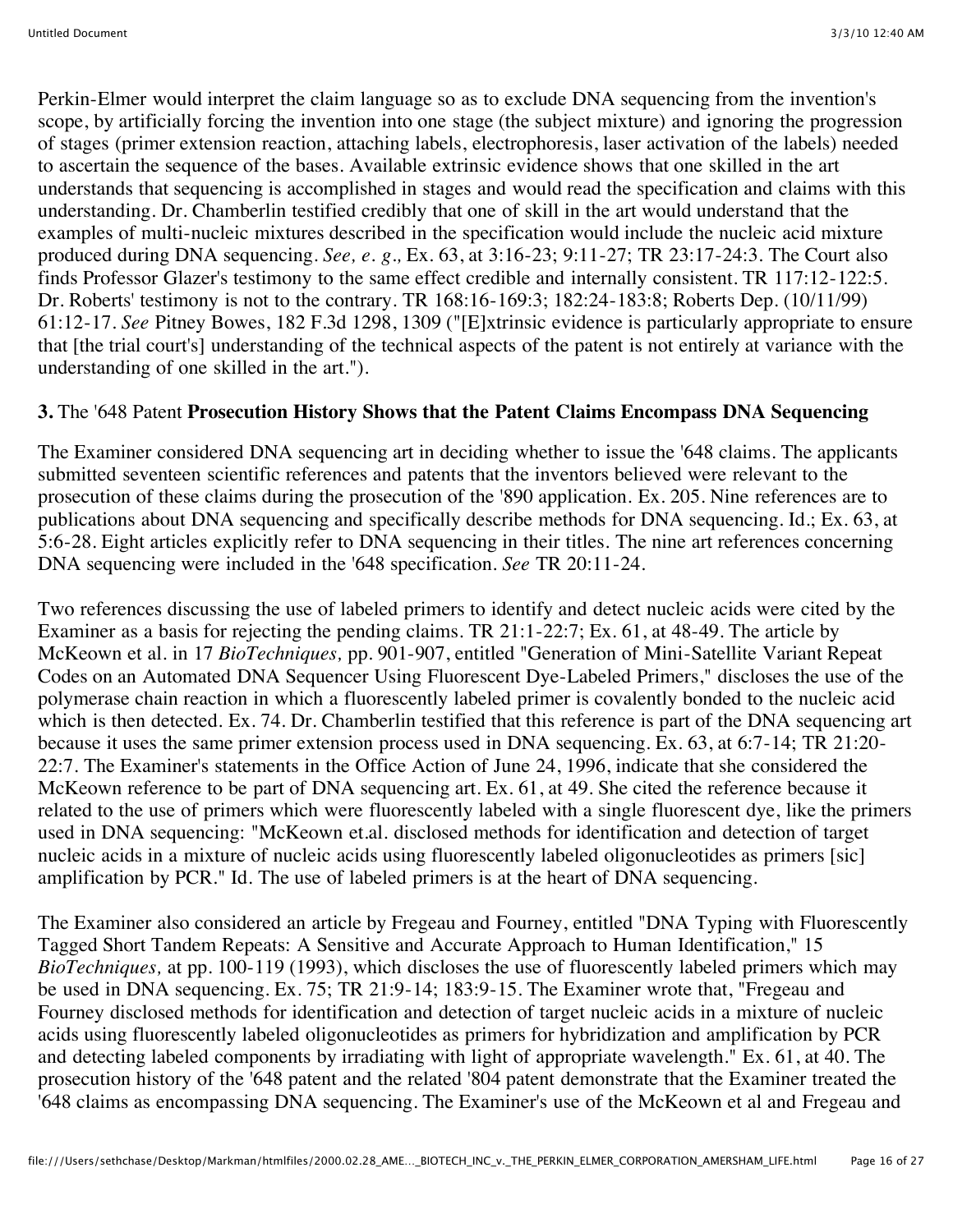Fourney publications, which discuss "methods for identification and detection of target nucleic acids in mixture of nucleic acids" ( id. at 40), to reject the '648 claims indicate that the Examiner understood that claims directed to "methods of identification and detection of nucleic acids in a multi-nucleic acid mixture" include sequencing. *See* TR 21:1-22:7; 97:8-99:4.

During the prosecution of the related '804 patent claims, the same Examiner reviewed the patentability of other claims directed to methods of identification and detection. Original claim 4 of the '804 patent parallels claim 1 of the '648 Patent as a "method of identification and detection":

*"A method of identification and detection* of components in a multi-component mixture employing different fluorescent labels to detect at least two components of interest, wherein said labels are characterized by...."

Ex. 62, at 24 (emphasis added). The Examiner repeatedly referred to polynucleotide ( *i. e.,* DNA) sequencing when discussing these claims, for example when discussing why this claim was patentable over the prior art:

"The advantage of such labels is that the same excitation wavelength can be used to excite all the labels simultaneously to produce different signals, such as is needed for *polynucleotide sequencing...."*

Id. at 102-103 (emphasis added). And in the Examiner's Notice of Allowance:

"The labels are used in methods of detecting at least two different components in a multicomponent mixture, wherein the multicomponent mixture is *not limited to nucleic acid mixtures.* The labels are also employed as *sequencing primers* and exhibit the advantage that different sequencing reaction can be detected using the same excitation wavelength."

Id. at 112 (emphasis added).

Perkin-Elmer contends that, because these comments were made in the context of the '808 patent application, concerning the claims 11-16 that contain a limitation to DNA sequencing, they have no relevance to understanding the broader claims of the '648 patent which are not so limited. This assumption is unwarranted. The '890 and '804 applications were prosecuted before the same Examiner, and it is reasonable to consider the Examiner's view of that portion of the claim language that the two patents have in common.

Perkin-Elmer also suggests that the '804 patent claims, which include an express limitation to DNA sequencing, should preclude the '648 claims from also covering methods for DNA sequencing. The '804 claims are not the subject of this proceeding and the Court will not draw inferences as to the meaning of the '804 patent claims to construe the '648 claims against the claim language, the preferred embodiment in the specification, and the prosecution history as discussed above.

Extrinsic evidence is helpful in understanding how the prosecution history defeats Perkin-Elmer's contention. Mr. Bjorge testified that it is very common that a patent, such as the '648 patent, may have claims which are broader than those of a related patent, such as the '804 patent. Ex. 1008, para. 37. Mr. Bjorge explained how the double patenting rejections in the '890 and '808 applications operated. *See* Ex. 1008, para.para. 2-4; TR 84:20-89:5; Ex. 61, at 45-47, 65, 70, 77; Ex. 62, at 74, 93, 104-107. During the prosecution of the '808 application, the Examiner made a provisional double patenting rejection of claims 1-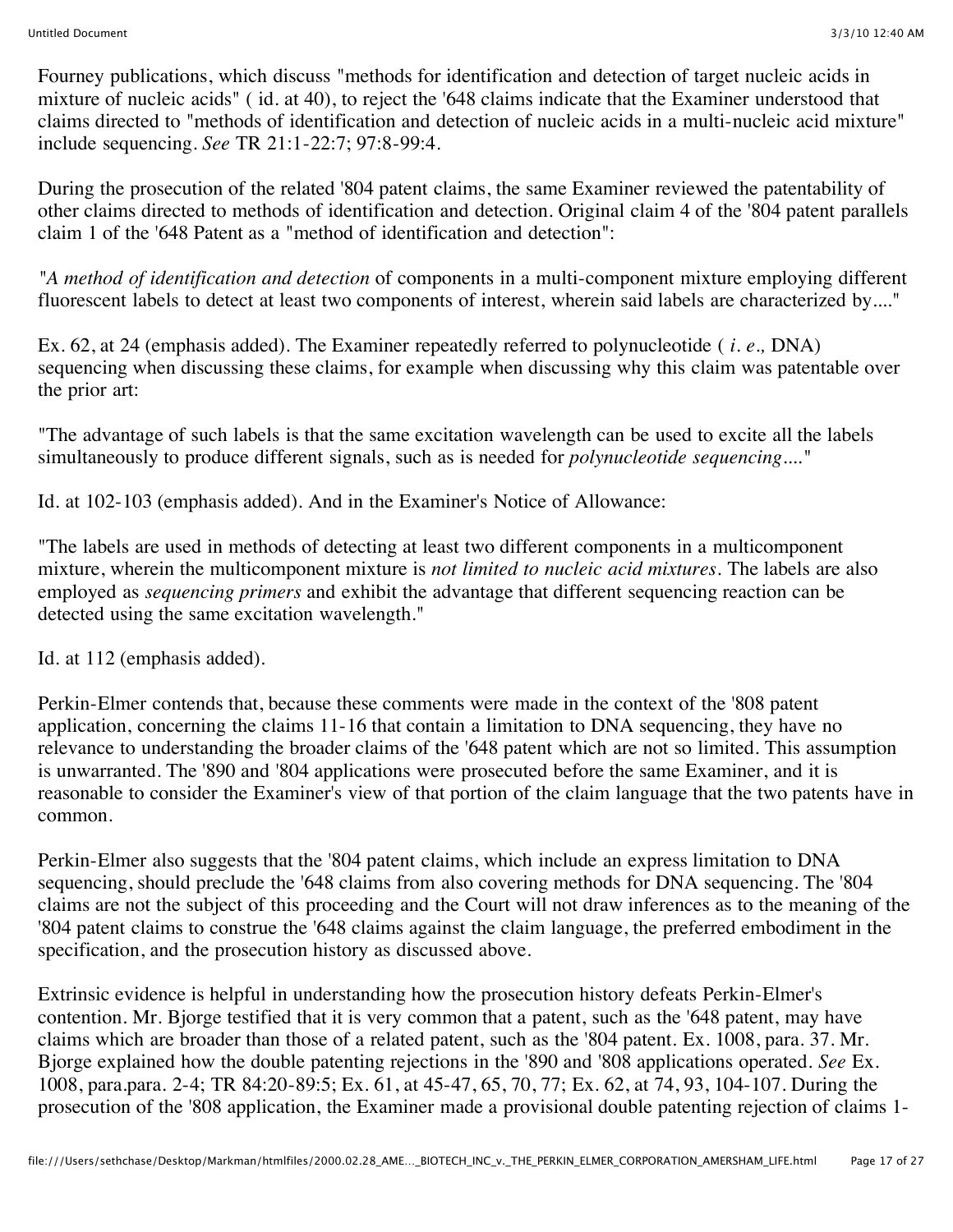6 as directed to the same inventions as claims 1-6 of the '890 application. Ex. 62, at 74, 100. In response, the applicants canceled claims 1-3 of the '808 application and filed a terminal disclaimer limiting the term of any patent granted on the '890 application. Id. at 93. The Examiner's record for February 5, 1997, stated that the terminal disclaimer "will be reconsidered in light of amendments to claims submitted in 08/574, 890 that may obviate statutory double patenting ." Id. at 105. The applicants argued that the only type of double patenting remaining after the amendment was obviousness-type double patenting, which was overcome by the terminal disclaimer ( id. at 104-107), and the Examiner then allowed the claims. Ex. 62A.

In the '890 application, the Examiner issued a provisional double patenting rejection of claims 1-6, as being directed to the same inventions as claims 1-6 of the '808 application. TR: 86:19-89:5; Ex. 61, at 45-46. The Examiner also objected to claims 4-6 "as being substantial duplicates of claims 1-3." Id. at 47. The applicants then cancelled claims 4-6, thereby eliminating same invention-type double patenting. Id at 65, 70, 77. They eliminated obviousness-type double patenting by means of a terminal disclaimer. Id. The Examiner then issued the Notice of Allowance. Ex. 61, at 81-82; Ex.1008, para. 3.

Mr. Bjorge testified that interpretation of claims 1-3 of the '804 patent as being directed to DNA sequencing, as Perkin-Elmer urges, is consistent with the restriction requirement in the prosecution of the '924 application leading to the '419 patent. Ex. 1008, para. 4; TR 82:23-86:18; 88:6-89:5. The Examiner's Amendment in the '808 application indicates that the '804 patent claims, including claims 1-3, are directed to sequencing. The '804 patent addressed the use of the labels as a sequencing primer. Ex. 62-A, at 3; TR 85:13-86:18. Claims 1-3 of the '648 patent are directed to a variation of the same invention as issued claims 1-3 of the '804 patent. *See* Ex. 1008, para. 4; TR 86:19-89:5. This aspect of the prosecution history indicates that the '648 patent claims encompass DNA sequencing.

# **4. The Restriction Requirement Is Irrelevant To The Claim Construction**

Perkin-Elmer argued that the restriction requirement imposed by the Examiner during the initial stages of the prosecution of the parent '924 application should be used to exclude DNA sequencing from the scope of the '648 patent. A restriction requirement is not a rejection and it cannot be used to controvert the plain language of the claim. R2 Medical Systems, Inc. v. Katecho, Inc., 931 F.Supp. 1397, 1438 (N.D.Ill.1996). Here, the restriction requirement is far too ambiguous to subvert the claim language as approved by the Patent Office, when taken with the unambiguous statements in the specification about sequencing and also taken with the prosecution history of the divisional '890 application.

The Examiner separated the original 21 claims of the '924 application into four different categories: (1) methods of identification detection, (2) methods of separating components, (3) sequencing methods, and (4) kit claims. Ex. 206 at 57. Dr. Chamberlin opined that this restriction requirement would not cause one skilled in the art to understand that the claims directed to methods of identification and detection would not cover DNA sequencing. Ex. 63, 8:13-18. The restriction requirement in itself does not compel the conclusion that the '648 patent claims, which are broader than claims limited specifically to DNA sequencing methods, do not also cover DNA sequencing processes.

Few decisions have examined the importance of a restriction requirement in interpreting claims. In *R.* Medical Systems, 931 F .Supp. 1397, 1438, cited by Amersham, the court refused to use an Examiner's restriction requirement to limit the scope of a patent claim. Because a restriction requirement is administrative and does not constitute a "rejection" by the patent examiner, it should not be used to limit the scope of a claim for the purpose of determining infringement. Id. at 1438-39. The court wrote, "[T]here is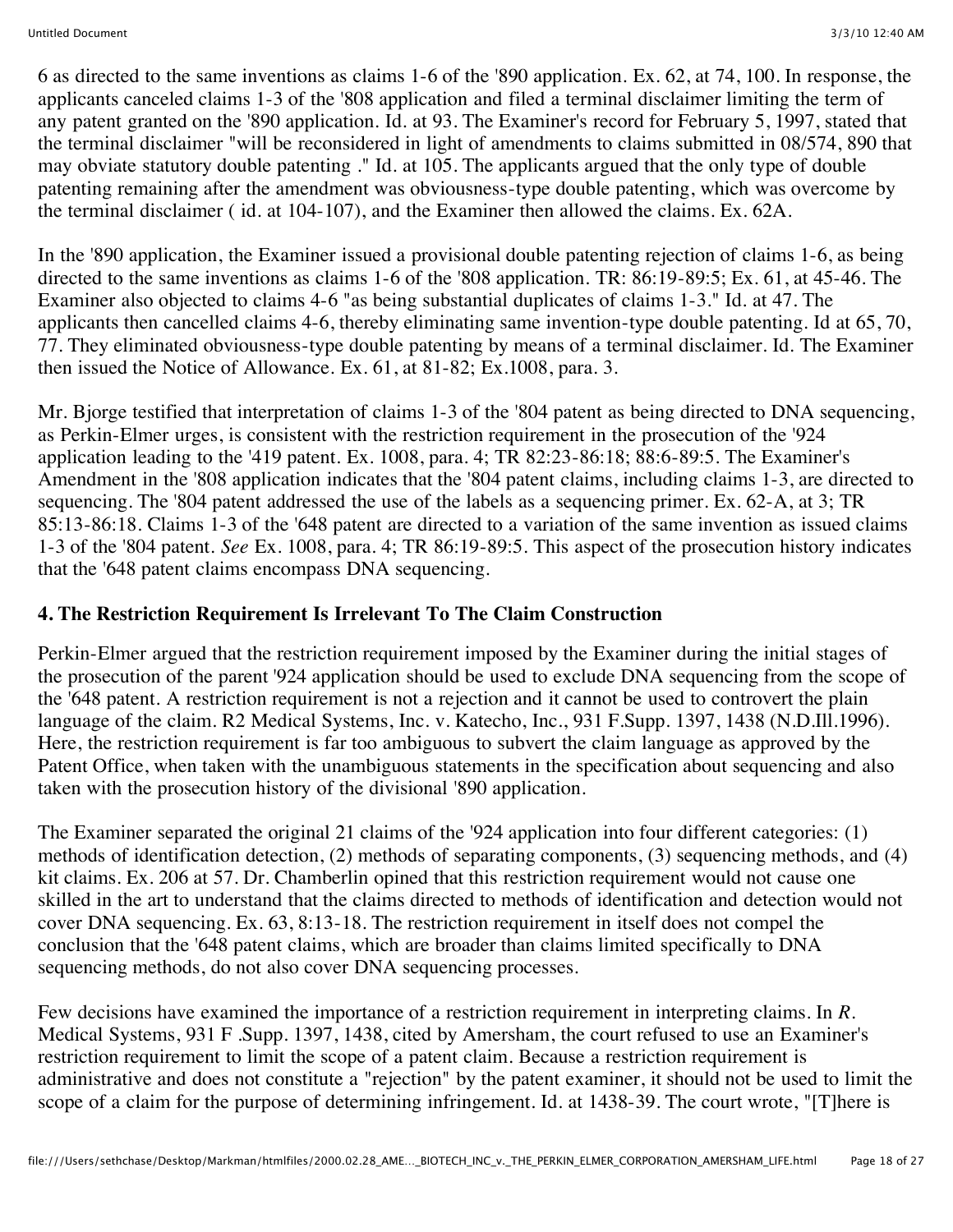some question whether an applicant's response to a restriction has the same preclusive effect as a response to a rejection. In fact, the court has not identified any precedent using prosecution history of the election of a species in order to restrict or otherwise interpret the scope of a patent claim." *Id.* The district court reviewed the claim, the patent specification and the restriction requirement and ultimately refused to limit the scope of the claims because the claims and the patent specification were not limited. *Id.* Signtech U.S.A., Ltd. v. Vutek, Inc., 174 F.3d 1352, 1357-58 (Fed.Cir.1999), cited by Perkin-Elmer, is inapposite. In *Signtech,* the patentee attempted to use a restriction requirement in the prosecution history to "redeem its choice of claim language." 174 F.3d at 1357. The petitioner was unsucessful because the court would not use the prosecution history to contravene the language choices in the claims and specification, and was compelled by statute, 35 U.S.C. s. 112, para. 6, to limit the scope of the means-plus-function claims to the embodiments disclosed in the specification. 174 F.3d 1358. The Federal Circuit's recent decision in Merck & Co., Inc. v. Mylan Pharmaceuticals, Inc., 1999 WL 689731 (Fed.Cir. September 3, 1999), also cited by Amersham, is consistent with *R. Medical*. In *Merck*, the applicant was faced with both a restriction requirement and an obviousness rejection. The court restricted the claim to the elected species because the applicant made the amendment principally to avoid the obviousness rejection.

Here, in contrast, the election was purely administrative and offers little insight into construction of the '648 claims. For the purpose of case management and to control filing and search fees, a patent examiner may require the applicant "to divide his or her claims among distinct, though related, patent applications." *R. Medical,* at 1438. Mr. Bjorge testified that, as a matter of patent office practice during 1994, when the restriction issued, this administrative tool would likely be employed early in the prosecution, at the discretion of the Examiner, to control the Examiner's time (TR 78:1-23), and prior to determining the scope or boundaries of any the claims. Ex. 1007, at 10:25-26.

In Pitney Bowes, 182 F.3d 1298, the Federal Circuit held that complying with an administrative requirement, such as amending the patent title, should not be regarded as having the same or similar effect as an amendment of the claims by the applicant. "[I]f we do not read limitations into the claims from the specification that are not found in the claims themselves, then we certainly will not read limitations into the claims from the patent title." Id. at 1312. In this case, the applicants' compliance with an administrative requirement ( *i.e.,* the restriction requirement), over their objection by a traversal, in the *parent* application, is entitled to little weight as against the applicants' claims as amended, and the Examiner's allowance of those claims, in the issued '648 patent. As a matter of practice, as Mr. Borge explained, in working with a restriction requirement, the applicant and the examiner are not disputing what subject matter is included in the invention versus the public domain, or whether the application uses language that is sufficient to satisfy the requirements of 35 U.S.C. s. 112. Ex.1007, at 11:2-5. In the case of the '924 application restriction, the Examiner and the applicants *ignored* the restriction in the subsequent prosecution of both the '648 and '804 patents. Ex. 1008, para. 1; TR 82:14-84:4.FN19 The first Examiner's attempt to organize the '924 application's 21 claims into a more manageable format by means of the restriction requirement, while understandable, is not particularly illuminating for purposes of this proceeding.

FN19. In Mr. Borge's experience, an examiner may have a minimal understanding of the claims and the invention at an early stage of the proceedings. TR 89:25-90:5; Ex. 1007, at 10:33-27. Here, for example, the Examiner's decision to issue a restriction requirement in the '924 application among claims classified in the same class and subclass was highly unusual (TR 80:3-14), and the applicants objected by filing a traversal. TR 81:6-15; 93:14-22. Claims 1-6 of the '924 application were directed to "methods of identification and detection." The Examiner issued the restriction requirement for "Claims 1-6, drawn to methods of identifying cells, classified in Class 435, subclass 6 ...," although none of these claims referred to "cells."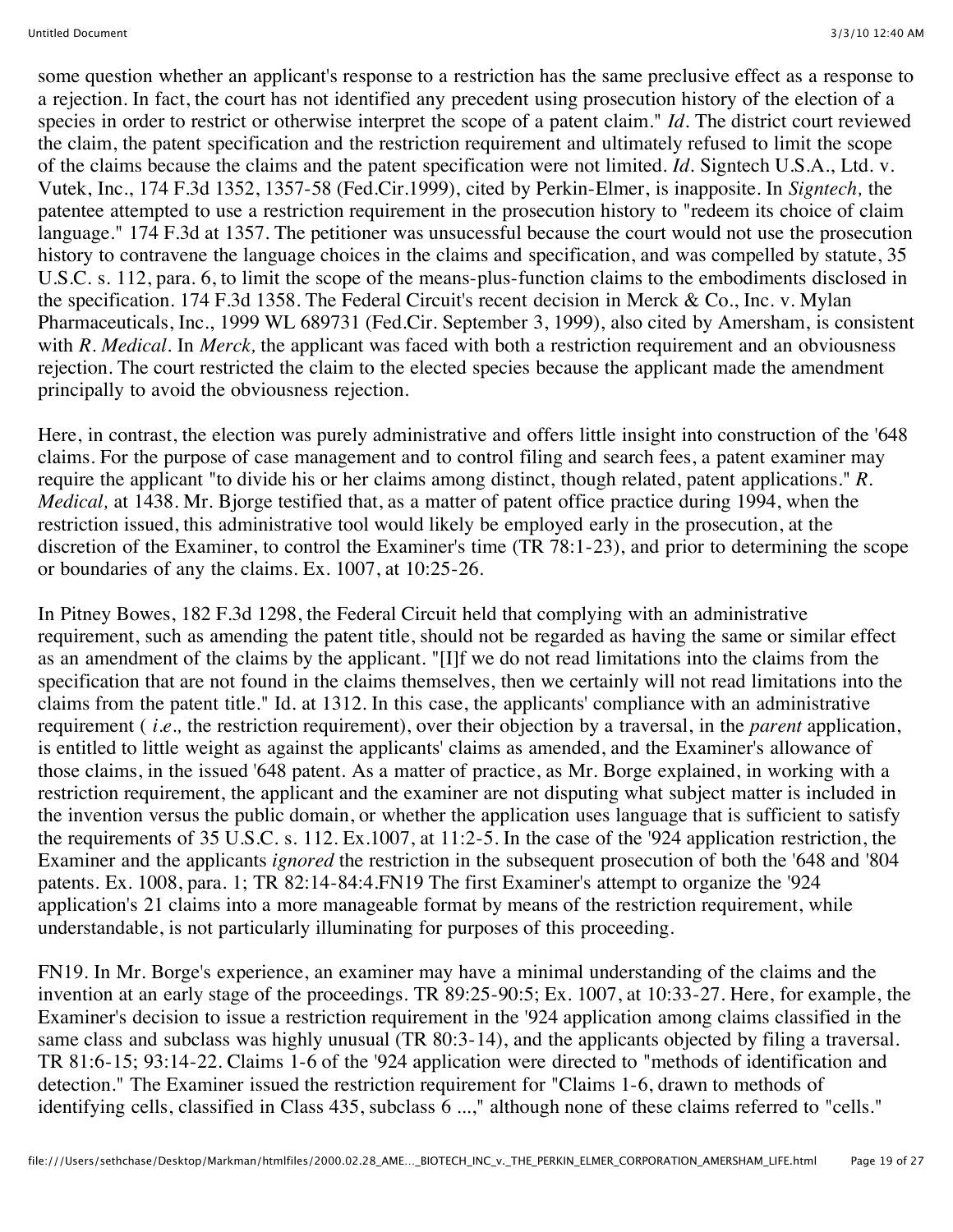Ex. 206, at 57. The reference to cells is confusing and renders the restriction ambiguous. TR 22:12-23:7 (testimony of Dr. Chamberlin); TR 80:15-81:5 (Borge testimony).

Having considered the claim language, the specification, the prosecution history, and the extrinsic evidence, the Court finds that the language "a multi-nucleic acid mixture" refers to a mixture of nucleic acids that contain two or more non-identical nucleic acids, such as the mixture of acids produced during DNA sequencing. "Method of identification and detection of nucleic acids in a multi-nucleic in acid mixture" means that different nucleic acids in a multi-nucleic acid mixture that are labeled with different fluorescent labels can be distinguished by irradiating the labels and measuring the fluorescence they emit.

# **B. COVALENTLY BONDING**

The parties dispute the construction of the method step of "covalently bonding different labels to different nucleic acids of said multi-nucleic mixture to form labeled nucleic acids." "Covalently bonding" commonly means joining together two chemical entities by a covalent bond. This term construction largely turns on whether DNA sequencing produces a labeled nucleic acid in a mixture of nucleic acids.

Amersham argues that the claim describes how different labels become covalently bonded to different nucleic acids in the "covalently bonding" step-a process whereby a label is covalently bonded with one or more nucleotides or nucleic acids to form at least two different labeled nucleic acids. In sequencing, this occurs during the primer extension reaction whether the labels are attached initially to the primer or to the terminator nucleotides. Exs. 201, 210; TR 26:24-27:16 (Chamberlin testimony); TR 174:6-178:1 (Roberts testimony).

Perkin-Elmer argues that no covalent bonding of a label *to a nucleic acid* takes place in DNA sequencing because, in DNA sequencing, the label is attached to a single nucleotide, not a nucleic acid. *See, e.g.,* Perkin-Elmer Illust. Exh. # 35. By employing the gerund in claim 1's phrase, "covalently bonding different labels to different nucleic acids," the claim requires that a nucleic acid (apparently, at least two nucleotides covalently bonded together) must exist before a label may be covalently bonded to it. Therefore, Perkin-Elmer argues, claim 1 must exclude DNA sequencing because a nucleic acid extension, as opposed to a single nucleotide, is not produced until the primer extension process takes place.

Perkin-Elmer's insistence that, in DNA sequencing, the labels are bonded only to single nucleotide, and not a nucleic acid, ignores the claim as a whole, the specification, and how one skilled in the art understands the DNA sequencing process to occur. The claim language as a whole specifies "covalently bonding different labels to different nucleic acids of said multi-nucleic acid mixture *to form labeled nucleic acids." See* Hockerson-Halberstadt, Inc. v. Converse, Inc., 183 F.3d 1369, 1374 (Fed.Cir.1999) ("Proper claim construction ... demands interpretation of the entire claim in context, not a single element in isolation."). This language is commonly understood to describe a process resulting in labeled nucleic acids which need not necessarily occur in a single event, at one fixed moment in time. In addition, the specification discusses the formation of labeled nucleic acids by primer extension. Patent, Col.5:23-32; 9:35-10:5; Fig. 7.

Perkin-Elmer's construction ignores the process by which DNA sequencing works. Both Dr. Chamberlin (Ex.63 at 8:23-9:5; Ex. 73; TR 11:12-12:24; 26:24-27:16; 34:14-23), and Professor Glazer (TR 122:12- 123:18), explained how the labeled nucleic acid chains are created in a reaction that rapidly adds nucleotides to a growing extention of nucleotides ( *i.e.,* nucleic acid). By primer extension (or nucleic extension)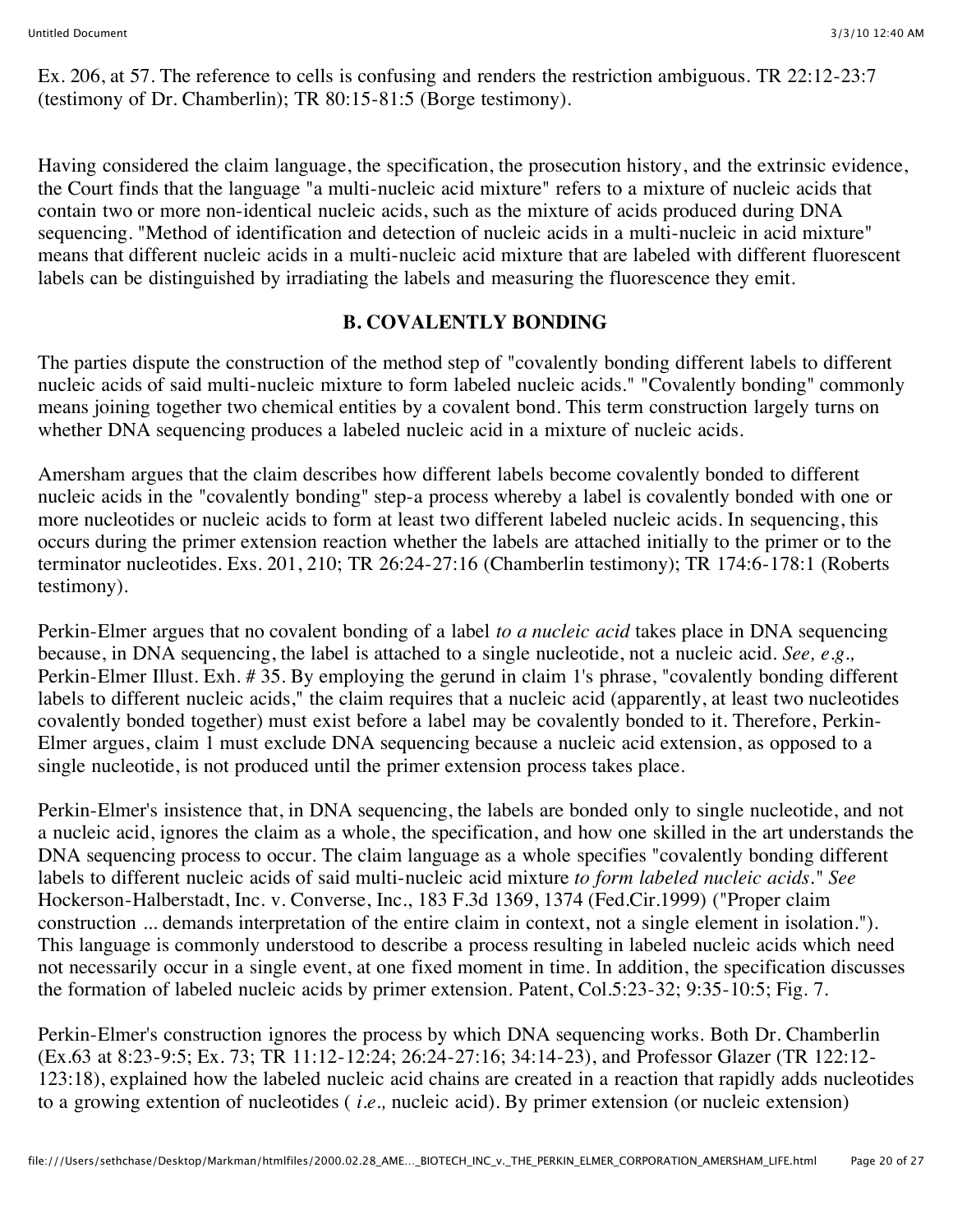reaction, the subject DNA is replicated as individual nucleotides are sequentionally (covalently) added to the primer to produce a growing nucleic acid chain. The chain's growth is stopped when a terminator nucleotide, covalently bonded with an energy transfer dye, is incorporated into that chain. Ex. 63, at 9:21-25; Exs. 208, 209; TR 26:24-27:1. Alternatively, a primer containing energy transfer dyes, rather than a terminator, may be used. Labeled primer is covalently bonded to the series of nucleotides and the terminator to form a labeled nucleic acid, as required by the claim. Exs. 73, 203. Dr. Roberts also agreed that labeled nucleic acids are formed by covalent bonding during DNA sequencing. TR 129:13-18; 174:6-178:1. The claim's requirement that labeled nucleic acids be formed by covalently bonding the labels to the nucleic acids is entirely consistent with the primer extension process.

The covalent bonding language is a meaningful limitation in the claim. While the '648 patent method could encompass DNA sequencing processes which rely on covalent bonding of the labels, the method would not cover, for example, probing assays which use non-covalent hybridization. In most such probing assays, the labeled probe is hybridized, and not covalently bonded, to a target sequence. Ex. 63, at 4:18-27; 9:1-2 (Chamberlin); TR 183:21-185:3 (Roberts). This "covalently bonding" requirement may also exclude other methods of detection and identification of nucleic material from the scope of the '648 patent claims as well, though the parties failed to explore other contexts for the Court.

Having reviewed the claims and the specification, and considered the extrinsic evidence, the Court finds that "covalently bonding different labels to different nucleic acids of said multi-nucleic acid mixture to form labeled nucleic acids" means that the labels become covalently bonded to different nucleic acids of the multi-nucleic acid mixture, during nucleic acid extention.

### **C. Backbone Chain**

The parties dispute the meaning of the claim 1 language, "said labels are characterized by: (1) having a donor-acceptor fluorescent pair where said donor and said acceptor are each covalently bonded to a *backbone chain at specific locations thereon* with energy transfer from said donor to said acceptor." The dispute over "a backbone chain" turns on whether, as Perkin-Elmer contends, the backbone chain is limited to polymers in general and, in the particular context of nucleic acid analyses, to a nucleic acid backbone. In addition, Perkin-Elmer argues that the "backbone chain" term excludes any linker arms used to connect the fluorophore dyes.

Amersham would define "backbone chain" to mean, "different types of molecules that are made up of atoms that separate the donor and acceptor dyes." This "backbone chain" is the chain of atoms between the point where the donor dye is covalently bonded and the point where the acceptor dye is covalently bonded. It is described in claim 1 as the entity to which the acceptor and donor dye are covalently bonded at "specific locations." Covalent bonds occur between atoms and so the backbone chain is the *entire* chain of atoms between the donor and acceptor, including any linker arms.

If a claim term is given a particular meaning in the specification, that meaning should control. The specification never defines "backbone chain" expressly but confirms that the terms "backbone" and "chain" describe the chain of atoms between the donor and acceptor: "the distance between the two fluorophores *as determined by the number of atoms in the chain separating the two fluorophores* can be varied in accordance with the nature of the chain." Patent, Col.3:43-46. Also, *"[s]eparation of the donor and acceptor based on number of atoms in the chain will vary* depending on the nature of the backbone, whether rigid or flexible, involving ring structures or non-cyclic structures or the like. Patent, Col.4:65-5:8. Thus, Amersham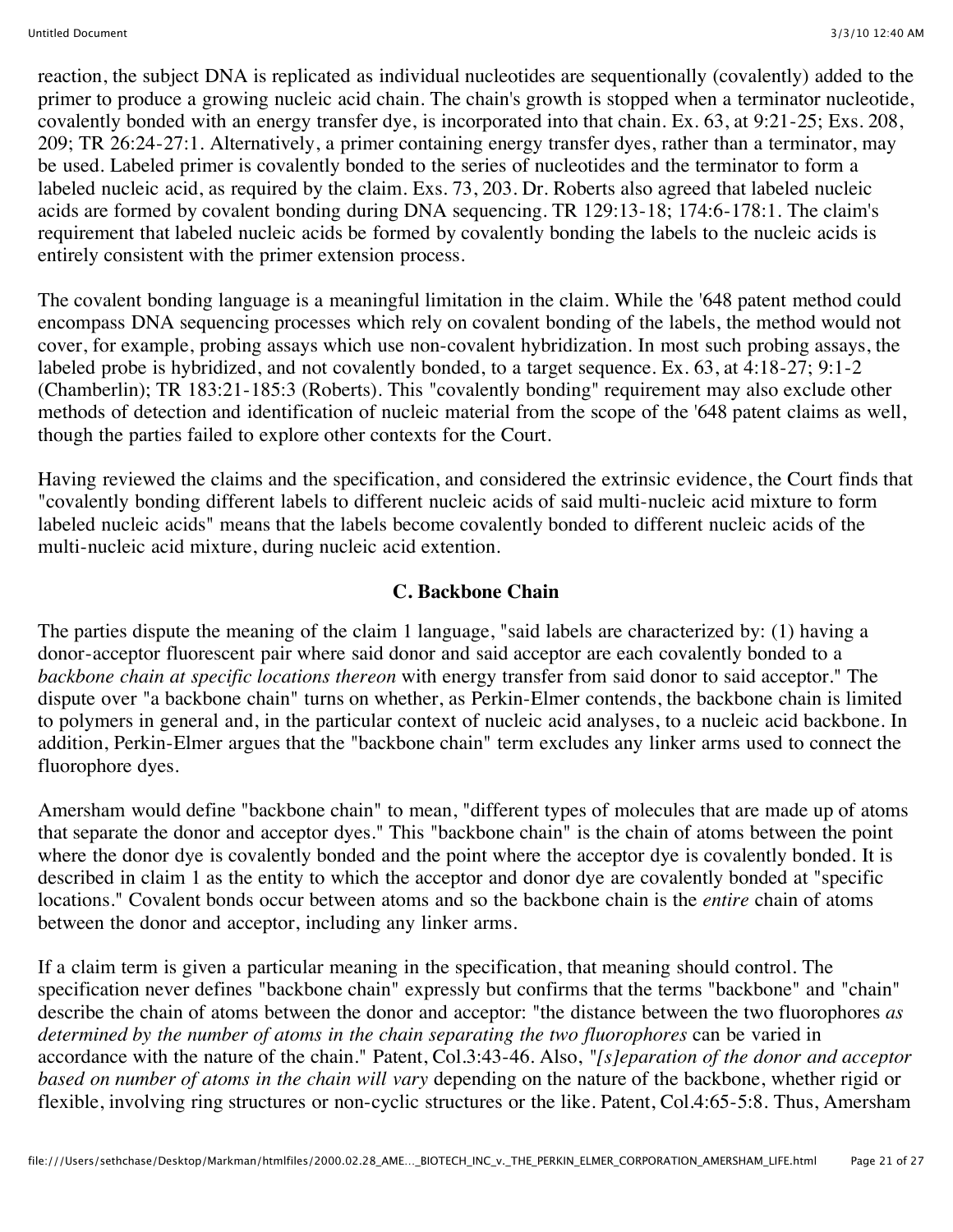argues, those skilled in the art will understand "backbone chain" to mean any chain of atoms which are specifically and covalently bonded to the two separate dyes to form an energy transfer dye unit.

Perkin-Elmer argues that "backbone" is an adjective modifying "chain" and so the phrase "backbone chain" and the terms "backbone" and "chain" cannot be used interchangeably. The applicant is entitled to be his own lexicographer. "Backbone chain," which appears in the '648 patent only in claim 1, is a unique term. Amersham contends that the applicants combined the words "backbone" and "chain," both of which are used freely in the specification to describe the joining of the donor and acceptor fluorophores ( *e.g.,* Patent, Col.2:1-4; 3:35-4:2; 4:67-5:12; 5:24-25; 6:11-20; 6:25-39), to lend the claim a distinct clarity and emphasis, analogous to "oring." TR 47:3-8; 60:2-4; 72:5-22. The analogy is an apt one, particularly as the word "chain" also figures in the specification's discussion of nucleic acid extensions, nucleic acid chains as primers in sequencing and also polymerase chain reaction [PCR]. *See* Patent, Col.5:23-32.

The specification describes the labels to "usually" or "particularly" employ a "nucleic acid backbone" (Patent, Col.2:1-4; 6:25-28), or "nucleic acid chain" ( id., Col.3:46-53; 5:23-29), or "polymeric chain." Id., Col.3:35-37. The specification also provides a non-exhaustive list of potential chains and backbones, including molecules that are polymeric (nucleic acids, polypeptides and polysaccharides) and non-polymeric (various groups which may be added stepwise, such as di-functional groups, e.g., haloamines or the like). Id., Col.3:46-53. *See also* id., Col.6:31-38; and structures 1-3. The specification uses the terms backbone, chain, oligomer and "linking arm" in describing different ways the labels may be structured, using chains of atoms that may be either part of a polymer or not.

Perkin-Elmer relies on two sentences to argue that "backbone chain" must be limited to a chain of polymers. One states that "fluorophores are bound to a backbone, *particularly* a nucleic acid backbone." Patent, Col.2:1-2 (emphasis added). The other states that "the two fluorophores will be joined by a backbone or chain, *usually* a polymeric chain." Id., Col.3:35-36 (emphasis added). These statements merely confirm that polymeric backbones or chains are contemplated as embodiments, not as a claim limitation. Burke, Inc., 183 F.3d at 1341 ("References to a preferred embodiment, such as those often present in a specification, are not claim limitations."); Intervet Am., Inc. v.. Kee-Vet Labs, Inc., 887 F.2d 1050, 1053 (Fed.Cir.1989)("[I]nterpreting what is meant by a word in a claim is not to be confused with adding an extraneous limitation appearing in the specification, which is improper."). Indeed, Dr. Roberts agreed that a "polymeric chain" was not required by the specification. TR: 178:10-179:9; Roberts Dep. (10/11/99) at 86:6-18.

Perkin-Elmer argues that the specification statement, "the labels will be separated along the backbone" (Patent, Col.6:12-13), does not make sense if the backbone chain is defined as the chain of atoms between the two fluorophores. However, "backbone" as used in the specification refers alternatively to the chain of atoms between the two fluorophores and to a nucleic acid backbone, and in this instance Perkin-Elmer singles out a reference to a nucleic acid backbone. But, as shown at Patent, Col.9:15-20, "nucleic acid backbone" is not coextensive with "backbone chain," as the latter may include a linker arm. The expert testimony supports this construction and the Court rejects Perkin-Elmer's contention in its post-hearing brief (at pp. 17-20) that the specification draws a distinction between "backbone chains" and linking arms or linkers.FN20

FN20. Having reviewed the specification, Dr. Rebek testified that, if the donor and acceptor are covalently bonded through linker arms to some other molecule, *those linker arms are part of the backbone chain* because the attachment of the donor and acceptor defines the ends of the backbone chain. TR 42:7-10;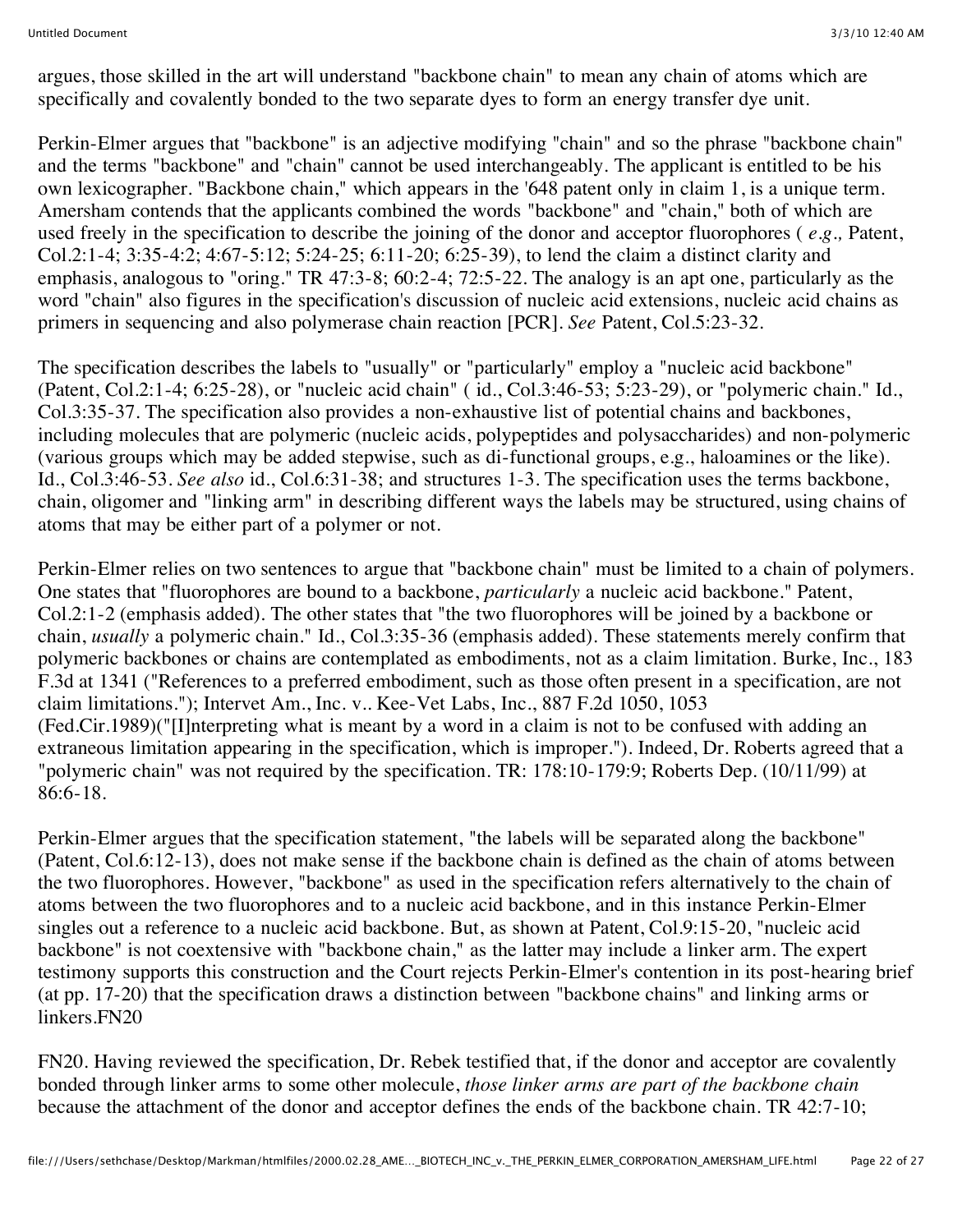46:24-48:20. Professor Glazer's testimony is entirely consistent: "I think that the definition of what lies between the donor and the acceptor is explicit in the embodiment. It simply says that there is a number of atoms which represent the shortest covalent path between the donor and acceptor, and that's the backbone chain. It doesn't leave much room for confusion." TR 126:4-25. *See also* Glazer Dep.I at 190:11-15 ("[The linking arm] cannot be the *entire* backbone chain."), Toohey Decl., Ex. E. Dr. Roberts also conceded that, for the amino acid structures disclosed in the specification, the linker arms are included in the "backbone chain." TR 180:23-182:1.

Similarly, Perkin-Elmer insists that the statement, "the fluorophores may be bound internal to the chain" (Patent, Col.3:67-4:1), means that "backbone chain" cannot refer to any chain of atoms connecting the donor and acceptor. They also contend that Professor Glazer admitted that "backbone chain" must refer exclusively to a nucleic acid chain. Glazer Dep.I, at 180:8-13, Toohey Decl., Ex. B; TR 124:22-125:5; 127:8-23. However, this statement, and Professor Glazer's testimony, refer to one aspect of the invention, described at Patent, Col.3:28-34 and Col.5:9-22, in which more than two fluorophores are used in a single label. These additional fluorophores must necessarily be bound internal to the chain of atoms between the two most widely separated fluorophores. This particular example described in the specification should be read as a claim limitation to polymers or to a nucleic acid. FN21

FN21. *E.g.,* Burke, Inc., 183 F.3d 1334, 1340 ("Consistent with the principle that the patented invention is defined by the claims ... limitations cannot be read into the claims from the specification or the prosecution history"); Electro Med. Sys. S.A. v. Cooper Life Sciences, Inc., 34 F.3d 1048, 1054 (Fed.Cir.1994) ("[C]laims are not to be interpreted by adding limitations appearing only in the specification .... although the specifications may well indicate that certain embodiments are preferred, particular embodiments appearing in a specification will not be read into the claims when the claim language is broader than such embodiments.") (citations omitted).

During prosecution of the '890 patent application, the applicants overcame the very same argument that Perkin-Elmer now raises, that the backbone chain must be a polymer. Initially, the Examiner wrote that the chain joining the donor and acceptor had to be a polymer and rejected claims which were not limited to a polymeric backbone chain: "the disclosure is enabling only for claims limited to nucleic acid backbone chains.... The specification does not disclose or exemplify backbone chains other than nucleic acids." Ex.61, at 46; exhibit at Tab 3 to Amersham's post-hearing brief, at 2. This rejection was withdrawn when the applicants demonstrated that "backbone chains" could include flexible (such as  $-(CH<sub>2</sub>)<sub>n</sub>$ - or oligopeptides) or rigid (such as steroids or bi-steroid structures) non-nucleic acid and non-polymeric molecules. Ex.61, at 67-68. The applicants provided the Examiner, both textually and graphically, with examples of fluorescent pairs "linked by flexible (primarily -CH<sub>2</sub>)<sub>n</sub>-) chains" and "bridged by a polypeptide" or "rigid (or partially rigid) spacers" such as "a rigid steroid structure." *Id.* at 67-76; TR 45:23-25; 46:1-20.

The applicants also indicated that no particular chemical composition or structure placed a limitation on this part of claim 1: *"[t]he scope and utility of this invention is not limited to the specific nature of the backbone,* nor is the usefulness of any particular backbone structure relative to any other point of novelty in this invention." Ex.61, at 69 (emphasis added). This same point is implicit throughout the specification.FN22 Instead, what the applicants emphasized to the Examiner, in distinguishing their labels from prior art while responding the Examiner's rejection ( *see* Ex.61, at 70-74), was their use of "highly specific covalent structures ....with precise and nonheterogeneous spectroscopic properties ... critical to Applicants' multiplex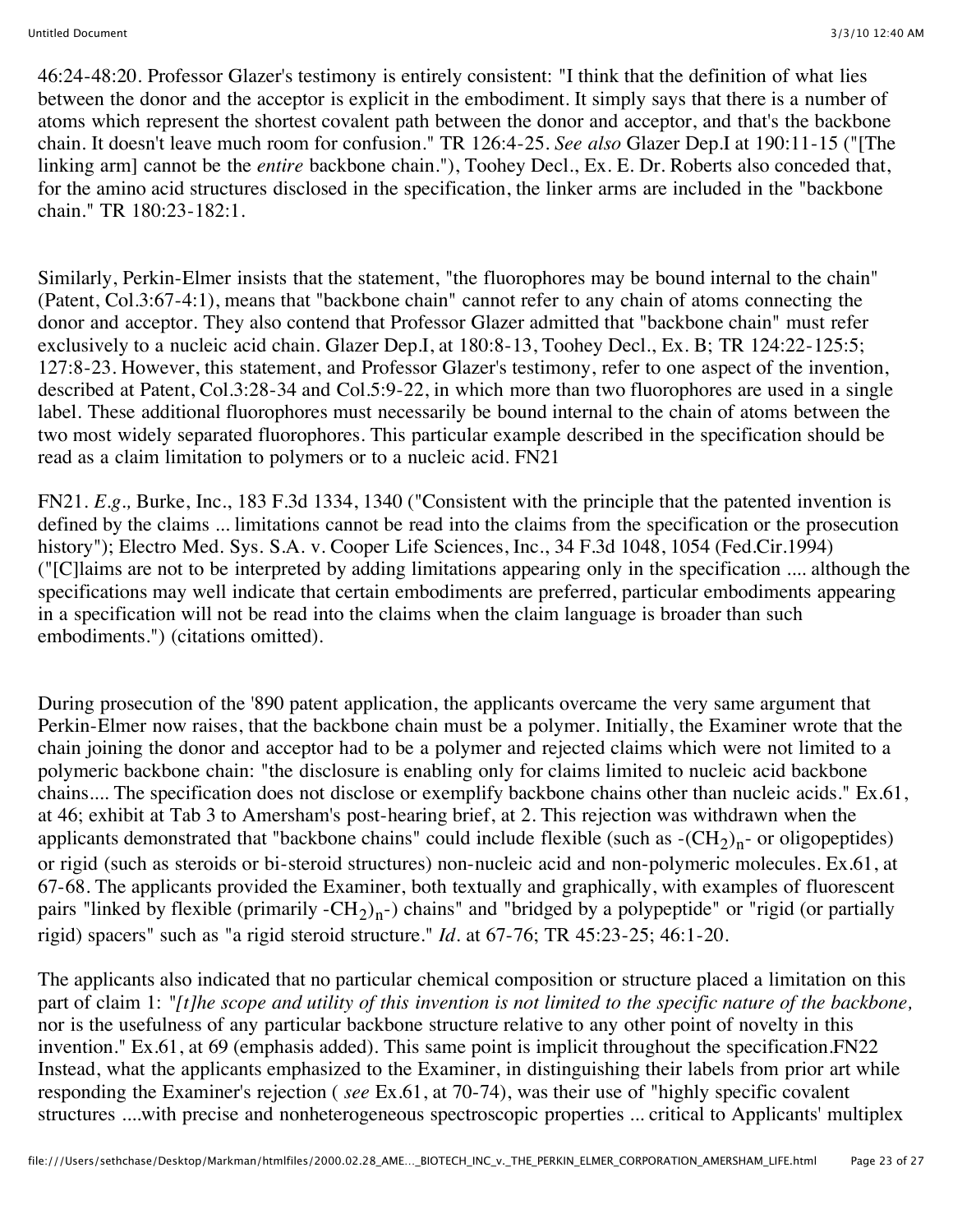applications." *Id.* at 72. In distinguishing their claims from Benson *et al.,* for example, the applicants emphasized that they specifically, not randomly, positioned the flurophores and covalently joined the label to the subject component:

FN22. *C.f.,* Pitney Bowes, 182 F.3d 1298, 1311 ("In circumstances ... where the language of the written description is sufficient to put a reader on notice of the different uses of a term, and where those uses are further apparent from publicly-available documents referenced in the patent file, it is appropriate to depart from the normal rule of construing identical terms in the same manner. This entirely accords with the public notice function of claims.").

In Applicant's invention, the labels are formed by covalently linking the donor and acceptor fluorophores to specific positions on the backbone and then covalently and specifically linking the label to the components to be detected. This provides a stable structure that does not change its spectroscopic properties as a function of time and conditions. These are critical advantages in the design and performance of multiplex detection."

### Ex. 61, at 73.

The extrinsic evidence supports reading the term "backbone chain" to allow both polymeric and nonpolymeric structures. Consistent with the specification (Patent, Col.4:66-5:8), Dr. Rebek testified that the structure of the atoms can be "rigid, flexible, cyclical or linear" (TR 43:2-5), and that one skilled in the relevant art (as to this term, chemistry) would read the specification and understand that "backbone chain" includes polymers.FN23 TR 42:23-44:10. Dr. Roberts agreed that the specification's description of the structures includes non-polymeric chains. TR 179:10-180:1. Dr. Roberts' testimony, and the other extrinsic evidence Perkin-Elmer introduces from technical dictionaries, concerning useage of the term "backbone" in molecular biology as referring to polymers, is not inconsistent with the specification or the testimony of Drs. Chamberlin, Rebek and Glazer concerning nomenclature. This extrinsic information is merely incomplete insofar as the specification explicitly does not limit the scope of the claims to a single backbone structure or require a polymer.

FN23. Perkin-Elmer would have the Court completely discount the testimony of Dr. Rebek, director of the Skaggs Institute for Chemical Biology and a professor of Chemistry at the Scripps Ranch Institute, with extensive experience in organic, synthetic and combinatorial chemistry, simply because he is not a molecular biologist. But Dr. Rebek testifies that one of skill in the relevant art is skilled in chemistry (TR 71:2-11), as is one of the inventors, Dr. Glazer, who was called to testify by Perkin-Elmer in part because he is skilled in the art. Perkin-Elmer's other expert, Dr. Roberts, currently an assistant professor in the Department of Chemistry at the California Institute of Technology (TR 131:15-24), agrees that one skilled in the relevant art must have a "substantial" background in chemistry and the use of fluorescent dyes. TR 133:8-16; 133:25-135:4; Ex. 1012, at 3:24-4:6.

Together, the language of claim 1, the specification, and the prosecution history demonstrate that "backbone chain" refers to the fewest number of atoms between the donor and the acceptor dyes, whether those atoms are in a polymeric or non-polymeric molecule. While extrinsic evidence is not needed to construe this disputed claim term, this evidence supports the Court's construction.

The Court finds that "backbone chain" means the entire chain of atoms that separate the donor and acceptor dyes.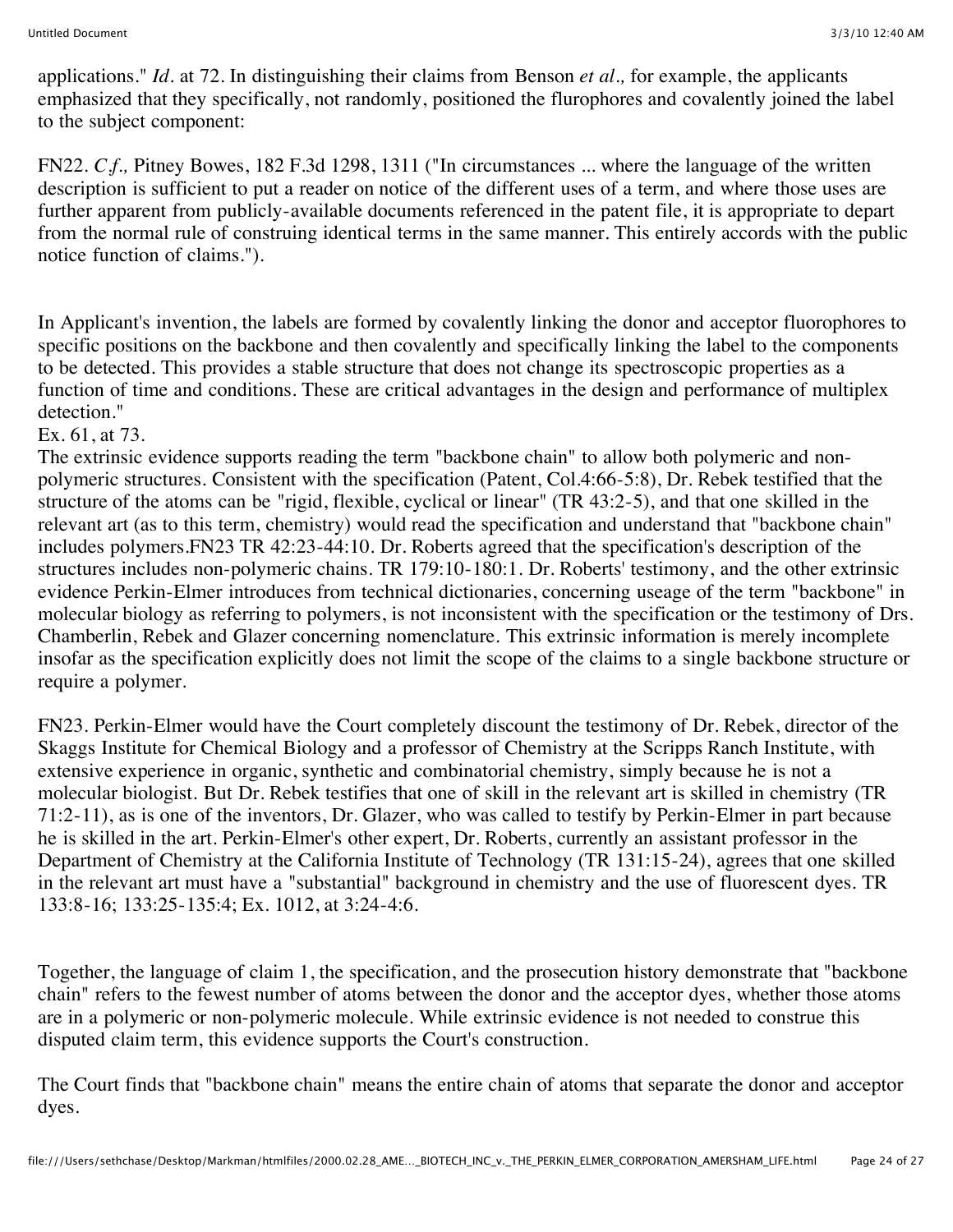## **D. At Specific Locations Thereon**

The parties dispute the meaning of "at specific locations thereon" in the claim 1 language, "where said donor and said acceptor are each covalently bonded to a *backbone chain at specific locations thereon."* The parties agree that the patent avoids random attachment of the labels, and that the spacing between the donor and acceptor flurophores along the backbone chain may be varied to ensure efficient energy transfer and to adjust the mobility of the labels. The dispute now turns on whether the term "at specific locations thereon" means controlling to which of the three or more potential potential attachment sites on the backbone chain the donor and acceptor are covalently bonded, as Perkin-Elmer urges.

Amersham urges a construction where "at specific locations thereon" means that there is one atom of the backbone chain to which the backbone acceptor dye will always covalently bond and another atom to which the donor dye will always covalently bond. As explained in the specification, the specific locations ensure that the proper spacing between the donor and the acceptor dyes will always be established. Patent, Col. 3:35-59. This is possible because the covalent bonds between the backbone chain and the donor and the acceptor dyes are predetermined and proper orientation of the backbone chain is controlled by the method of synthesis, rather than occurring in a random fashion. *Id.,* Col.5:33-40. *See* TR 38:12-44:22; 47:9-16. The specification discloses the need to ensure that appropriate spacing is maintained between the donor and acceptor fluorophores to promote efficient energy transfer (Patent, Col.2:62-67; 3:1-60), and to control mobility. *Id.,* Col.4:17-31; 6:10-20; 7:56-67; 8:1-38; 10:5-16. *See also* TR 42:11-19; 44:11-22.

Amersham points to the prosecution history to support this construction. The applicants amended their claim to distinguish their "chemically pure labels" from the mixture of labels produced by the random synthesis disclosed in certain prior art, U.S. Patent No. 4,996,143 (the " '143 Heller patent").FN24 A single Heller label is a mixture of chemical species-it is a mixture of labels with their component dyes in alternative orientations. To distinguish the labels claimed in the '890 application from those disclosed in in the Heller patent, the applicants added the claim limitation "at specific locations thereon." This term indicates that the method of synthesis controls the location of the donor dye and the location of the acceptor dye, such that the reaction of each dye with the backbone chain produces a chemically pure label.

FN24. *See* the '143 Heller patent, Col.8:51-9:52, submitted at Tab 2 to Amersham's post-hearing brief; Ex.61 at 66, 71-72; exhibit at Tab 5 to Amersham's post-hearing brief; TR 48:21-49:6 (Rebek testimony).

The applicants argued during prosecution that,

"[i]n [the Heller patent], the method of synthesis is not specific and does not permit control of the location of the donor and acceptor fluorophores ... Heller et al. specifically acknowledge that their probes are a mixture of chemical species.... If one attempted to make families of donor-acceptor labels following the non-specific synthetic methods of Heller et al., the spectroscopic properties would necessarily vary due to unavoidable variations in the synthetic method.... Through the use of specific and covalent linkages as claimed by Applicants, these problems are obviated, producing labels with the desirable pure spectroscopic properties expected for chemically pure labels.

Ex.61, at 71-72. Consequently, the phrase "at specific locations thereon" limits the type of fluorescent labels that can be used in the claimed method to exclude mixtures of labels such as those described in the Heller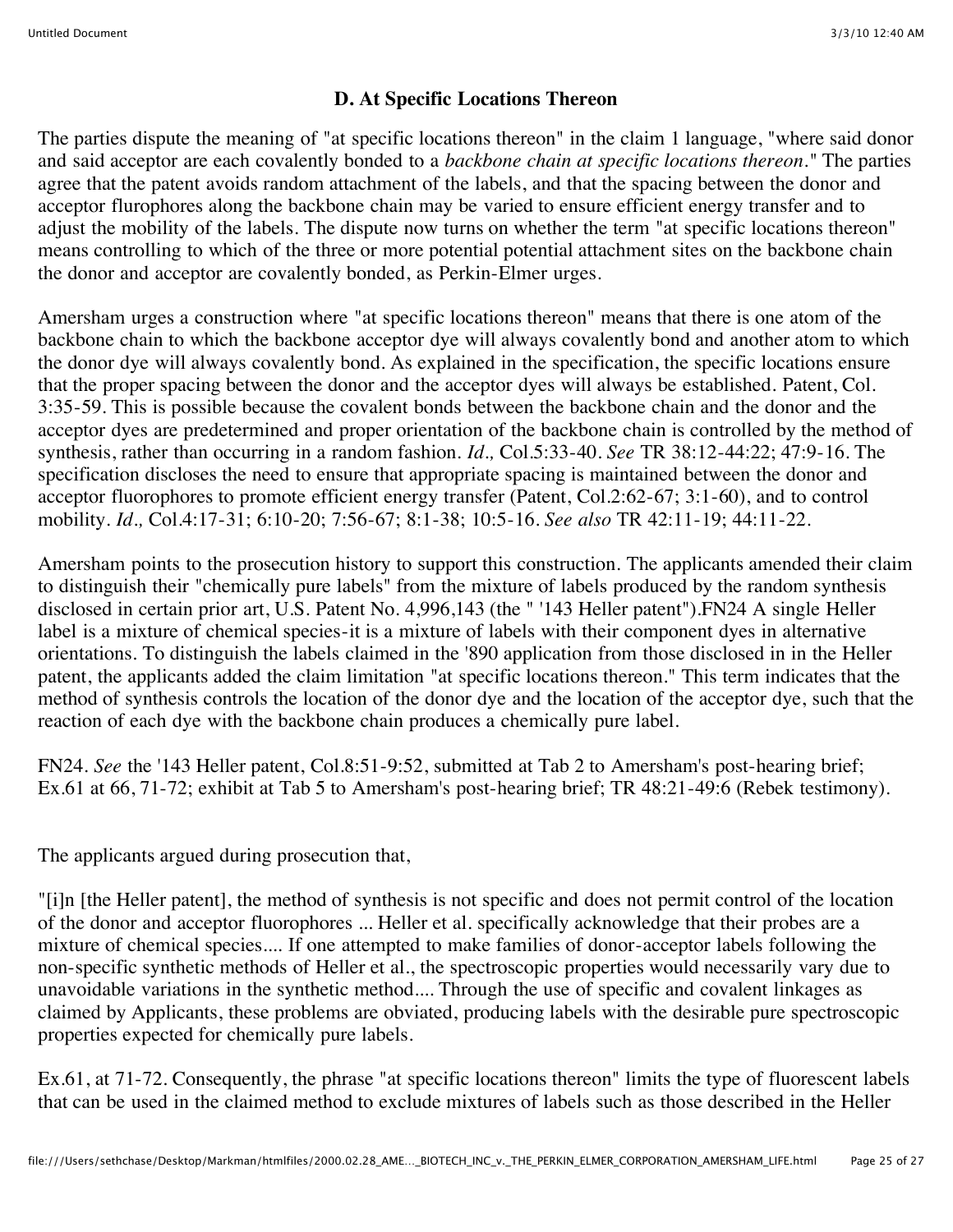patent, because "each donor and acceptor fluorophore is covalently bonded in a unique and specific position to the backbone to form the label." Id. at 63. Thus, Armersham argues, this limitation simply refers to the fact that the covalent bonds between the backbone chain and the donor and the acceptor dyes are predetermined and controlled by the method of their synthesis rather than occurring in a random fashion. Patent, Col.3:41-59; 5:33-40.

Perkin-Elmer argues that, "at specific locations thereon" means controlling to which of three or more potential attachment sites on the backbone chain the donor and acceptor are covalently bonded. It argues that three or more potential attachment sites are required because the specification discloses that the spacing between the donor and acceptor can be varied.FN25 Because two sites are needed to attach the donor and acceptor dyes, a third site is required to provide an alternative attachment point and thus to vary the distance between the donor and acceptor dyes.

FN25. *E.g.,* Patent, Col.3:35-59; 3:67-4:2; 4:17-39; 4:66-5:8; 8:18-38.

While the specification plainly discloses that the distance between the donor and the acceptor fluorophore may be varied to adjust the desired attributes of the label, the specification does not support Perkin-Elmer's construction. The spacing between the donor and acceptor may be varied by using a different backbone chain to bridge these two fluorophores, and by varying the number of intervening atoms: "the distance between the two fluorophores *as determined by the number of atoms in the chain separating the two fluorophores can be varied with the nature of the chain,"* (Patent, Col.3:38-3:46) and, *"[s]eparation of the donor and acceptor based on number of atoms in the chain will vary* depending on the nature of the backbone, whether rigid or flexible, involving ring structures or non-cyclic structures or the like." Id., Col .4:65-5:8. By altering the type of backbone chain used to bridge the donor and acceptor, the number of atoms in the chain is varied, which varies the spacing.

For example, varying the backbone chain to alter the distance between the donor and acceptor dyes is disclosed in the specification in an example using three monosubstituted nucleic acids, each with a different number of nucleotides between the dye attached at the 5' end, and the second site of attachment-the modified based containing a linker arm. Patent, Col.8:42-67. Each of these monosubstituted nucleic acids has a single potential attachment site for a second dye. The second dye is subsequently attached to the linker arm. Id., Col.9:1-35. At no time are three sites of attachment available, yet the spacing between the two dyes is still varied.

The intrinsic evidence does not support Perkin-Elmer's argument that the phrase "at specific locations thereon" requires that the backbone chain contain three or more attachment sites. Having reviewed the claims, the specification and the prosecution history, the Court finds that, "at specific locations thereon" means that the covalent bonds between the backbone chain and donor and acceptor dyes are predetermined and controlled by the method of synthesis rather than occuring in a random fashion.

### **V. CONCLUSION**

The disputed claim terms of the '648 patent are construed as follows:

1. "Method of identification and detection of nucleic acids in a multi-nucleic acid mixture" means that different nucleic acids in a multi-nucleic acid mixture that are labeled with different fluorescent labels can